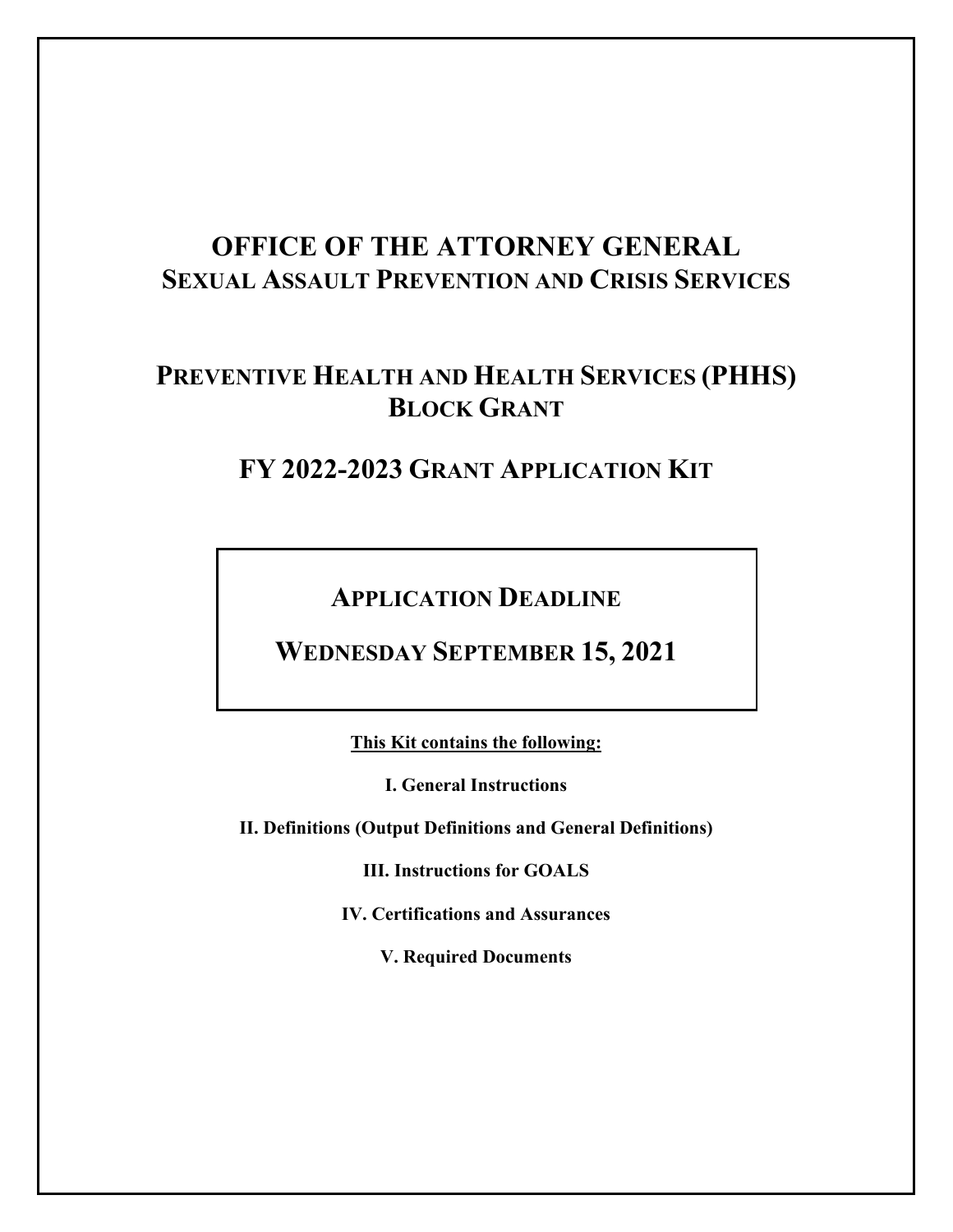## **TABLE OF CONTENTS**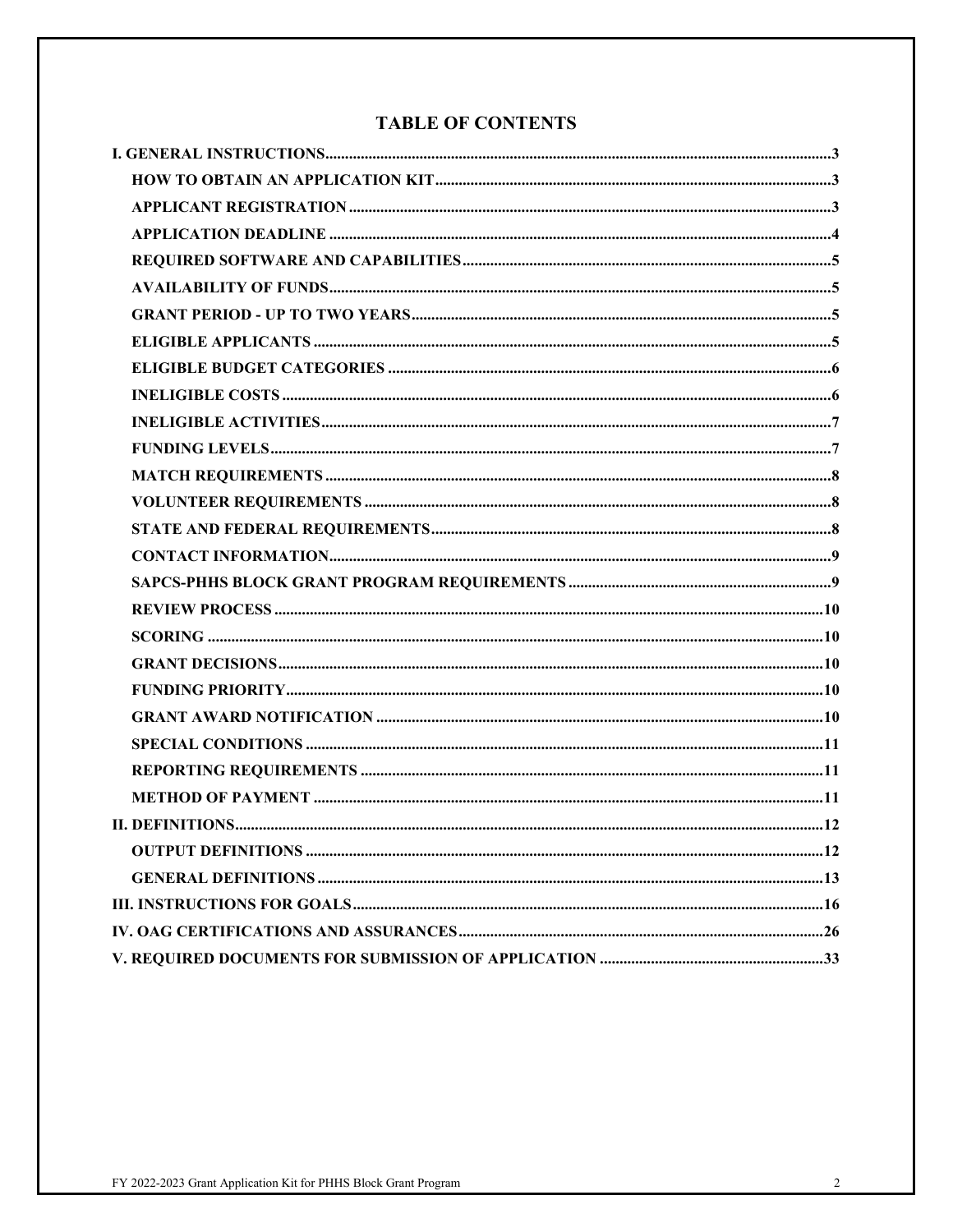# **I. GENERAL INSTRUCTIONS**

## **Sexual Assault Prevention and Crisis Services Program (SAPCS) - Preventive Health and Health Services (PHHS) Block Grant**

## **How to Obtain an Application Kit**

The Office of the Attorney General (OAG) has posted the Application Kit on the OAG website at [https://www.texasattorneygeneral.gov/divisions/grants.](https://www.texasattorneygeneral.gov/divisions/grants) Updates and other helpful reminders about the Application process will also be posted at this location. Potential Applicants are encouraged to refer to this site regularly.

This Application Kit provides the information and forms necessary to prepare an Application for funding through the OAG for the SAPCS-PHHS Block Grant Program.

- An Applicant must create an on-line account and complete the Eligibility Questions to determine if the Applicant is able to apply.
- An Applicant may be matched to multiple funding sources based on completed Eligibility Questions.

If eligible, an Applicant may apply for the SAPCS-PHHS Block Grant.

### **Applicant Registration (for Applicants who created an account during the Other Victim Assistance Grant (OVAG), Victim Coordinator and Liaison Grant (VCLG), Sexual Assault Prevention and Crisis Services (SAPCS)-State grant, and Sexual Assault Services Program Grant application cycles)**

Applicants who created accounts during the OVAG, VCLG, SAPCS-State grant, and Sexual Assault Services Program Grant application cycles are already registered in the Grant Offering and Application Lifecycle System (GOALS) system.

Registered Applicants should access their Grant Programs webpage in GOALS (top right portion of the webpage). If the answers provided on the Eligibility Profile matched to the SAPCS-PHHS Block grant, the application will be available to the Applicant.

### **Applicant Registration (for Applicants who did not create an account during the OVAG, VCLG, SAPCS-State, and Sexual Assault Services Program Grant application cycles)**

In order to register, an Applicant must designate one person as the point of contact to submit its grant application. To create an on-line account, the Applicant must email the following point of contact information to  $Grants@oaq.textexas.gov$ :

- First Name
- Last Name
- Email Address
- Organization Legal Name

The point of contact will receive a welcome email from **G**rant **O**ffering and **A**pplication **L**ifecycle **S**ystem (GOALS) via the [Grants@oag.texas.gov](mailto:Grants@oag.texas.gov) email address. GOALS will prompt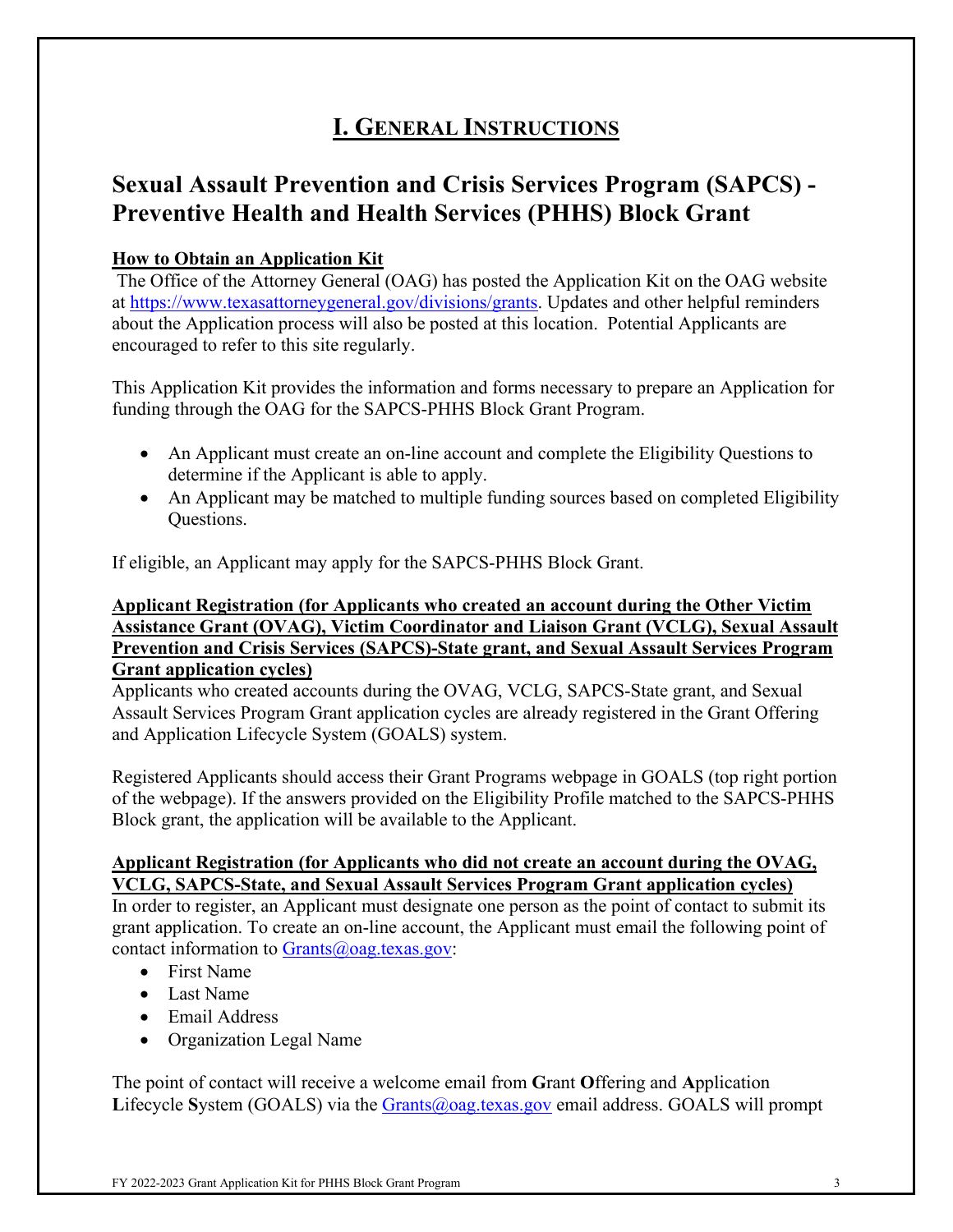the point of contact to create a password. The password must be 8 characters, with at least 1 Upper Case Letter, 1 Lower Case Letter, 1 Number and 1 Special Character  $(@, \#, \$, \&, etc.).$ The Applicant may also choose to upload a Picture.

## **The OAG strongly encourages Applicants to register by 9/1/2021 in order to have sufficient time to complete the application.**

The link for GOALS and further instructions can be found on the OAG website at [https://www.texasattorneygeneral.gov/divisions/grants.](https://www.texasattorneygeneral.gov/divisions/grants)

### **Eligibility Questions**

After the on-line account is activated, the Applicant will be taken to the Grant Programs webpage (your homepage) in GOALS, where the Applicant will then need to complete the Eligibility Questions under *Your Tasks*.

The Applicant will be required to answer "*Yes* or *No"* questions regarding the agency type and purpose as well as provide the Council of Governments (COG) regions and counties served. The Applicant will also be asked to provide its Legislative Districts. If the Applicant does not know its COG or Legislative District, website links are provided in the section headers to assist in obtaining that information. Completing the eligibility questions will determine which grant funding solicitation the Applicant matches.

Once the Eligibility Questions are complete, Select the *View Grant Programs* button at the bottom of the screen. If the Applicant matches to a grant program that has an open solicitation, select and complete the grant application for that applicable funding source.

## **Application – Deadline is 9/15/2021**

If your Eligibility Questionnaire answers match to an open solicitation, the grant funding opportunity will appear on the screen. You may apply for this grant by clicking on the green *Apply Now* button. *Note: Hard copy or Emailed Applications will not be accepted.*

If a funding source for which the Applicant is intending to apply does not appear under *Grant Programs*, there could be two possibilities:

- A grant program to which the Applicant could potentially match is not open; or
- The answers provided in the Eligibility Questionnaire do not match any of the OAG's open grant solicitations.

Please contact the OAG at  $Grants(\omega)$  oag.texas.gov or (512) 936-0792 if there are any questions.

## **To meet the deadline, the Application must be submitted via GOALS.**

- All Applicants must submit the following:
	- o One (1) application per matched funding source listed under *Grant Programs*.
	- o The following documents must be uploaded:
		- "Statements Supporting Submission of the Application to the Office of the Attorney General" containing signatures.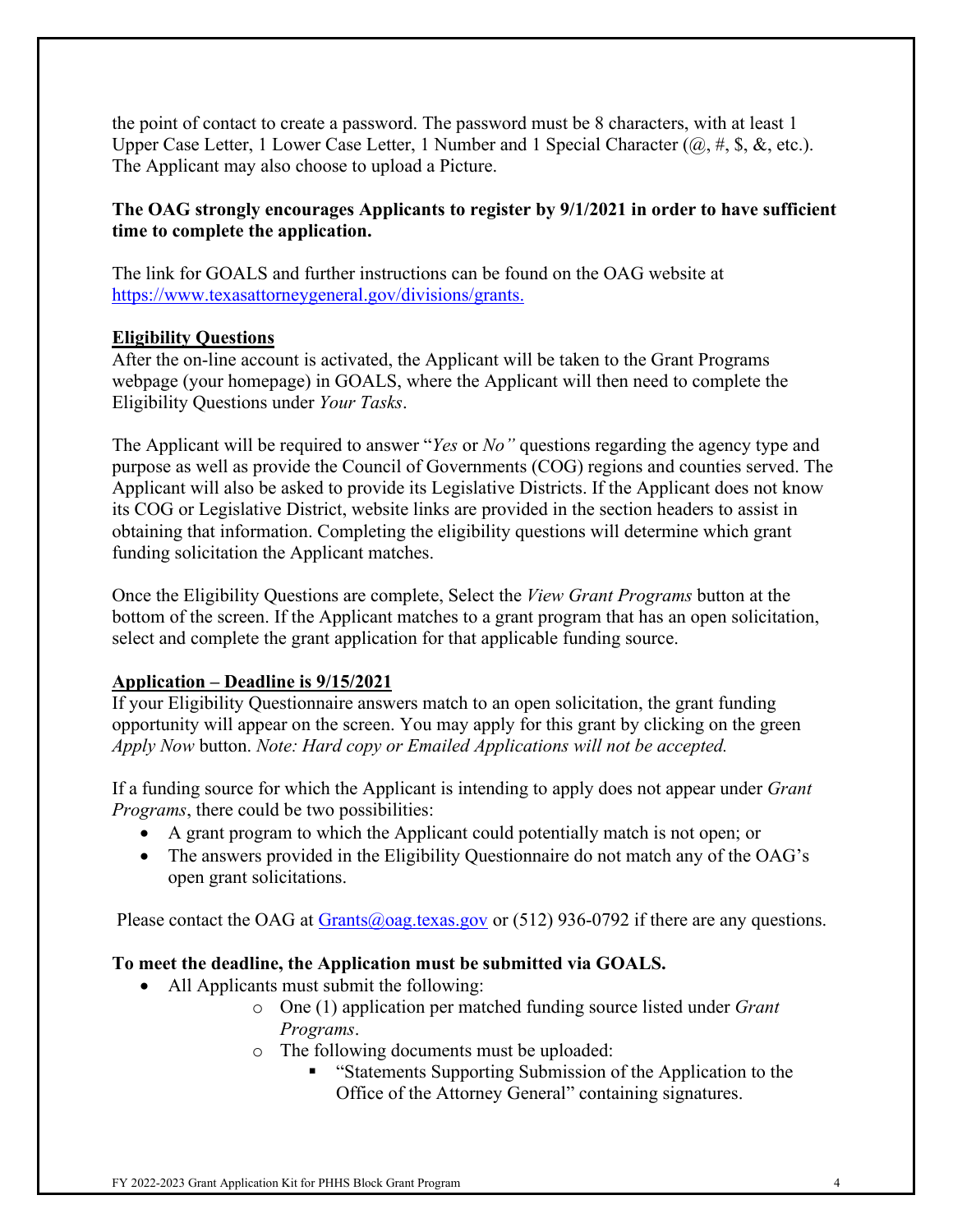- "Resolution of Governing Body" containing signatures. (Please note that the Authorized Official must be designated by signature of the governing body. If the Authorized Official is also a member of the governing body, the Authorized Official must be designated by another member's signature. *The Authorized Official cannot sign the Resolution designating him/herself as the Authorized Official*.)
- Job Description(s) in PDF for each position requested on the proposed budget.
- Excel Budget Template completed for both years of the grant. Must be uploaded in MS Excel format.
- One auto-reply message per application completed and submitted will be generated by GOALS and sent to the email associated with the Applicant's on-line account.

The OAG accepts no responsibility for delays in submission, electronic or otherwise. Applicants are strongly advised to allow for and anticipate any such delays by submitting the Application as early as possible.

For security purposes, the OAG cannot accept Applications submitted in other formats, including walk-in, hand delivery, same day courier service or any other hard copy method of delivery. The OAG also will not accept email submissions.

Please contact the OAG at [Grants@oag.texas.gov](mailto:Grants@oag.texas.gov) or  $(512)$  936-0792 if there are any questions about the method of delivery. In order to better assist Applicants with their questions, the preferred method of contact is email. The OAG will not consider or fund an Application if it is not filed by the due date, in the manner required.

## **Required Software and Capabilities**

*Microsoft Excel 97* or newer version as well as the *Internet* is required to create an on-line account, complete the Application, and apply for a grant. It is recommended to use the latest version of Google Chrome or Mozilla Firefox. Please note that not all versions of Microsoft Excel are the same. If an error message is received, save the Excel document as *.xls*, instead of .*xlsx. Adobe Reader* is required to access the Application Instructions. *Adobe Reader* can be downloaded for free at [www.adobe.com.](http://www.adobe.com/)

### **Availability of Funds**

The source of funding for the SAPCS-PHHS Block Grant is through the Centers for Disease Control and Prevention (CDC), CFDA 93.991. All funding is contingent upon an appropriation to the OAG by the Texas Legislature. The OAG makes no commitment that an Application, once submitted, or a grant, once funded, will receive subsequent funding.

### **Grant Period - Up to Two Years**

The term of this grant is up to two years from November 2021 through September 2023, subject to and contingent on funding and approval by the OAG. The grantee will be required to submit additional documentation relating to the second fiscal year of the grant period, including an updated budget. The OAG may base its decision for the second fiscal year funding amounts on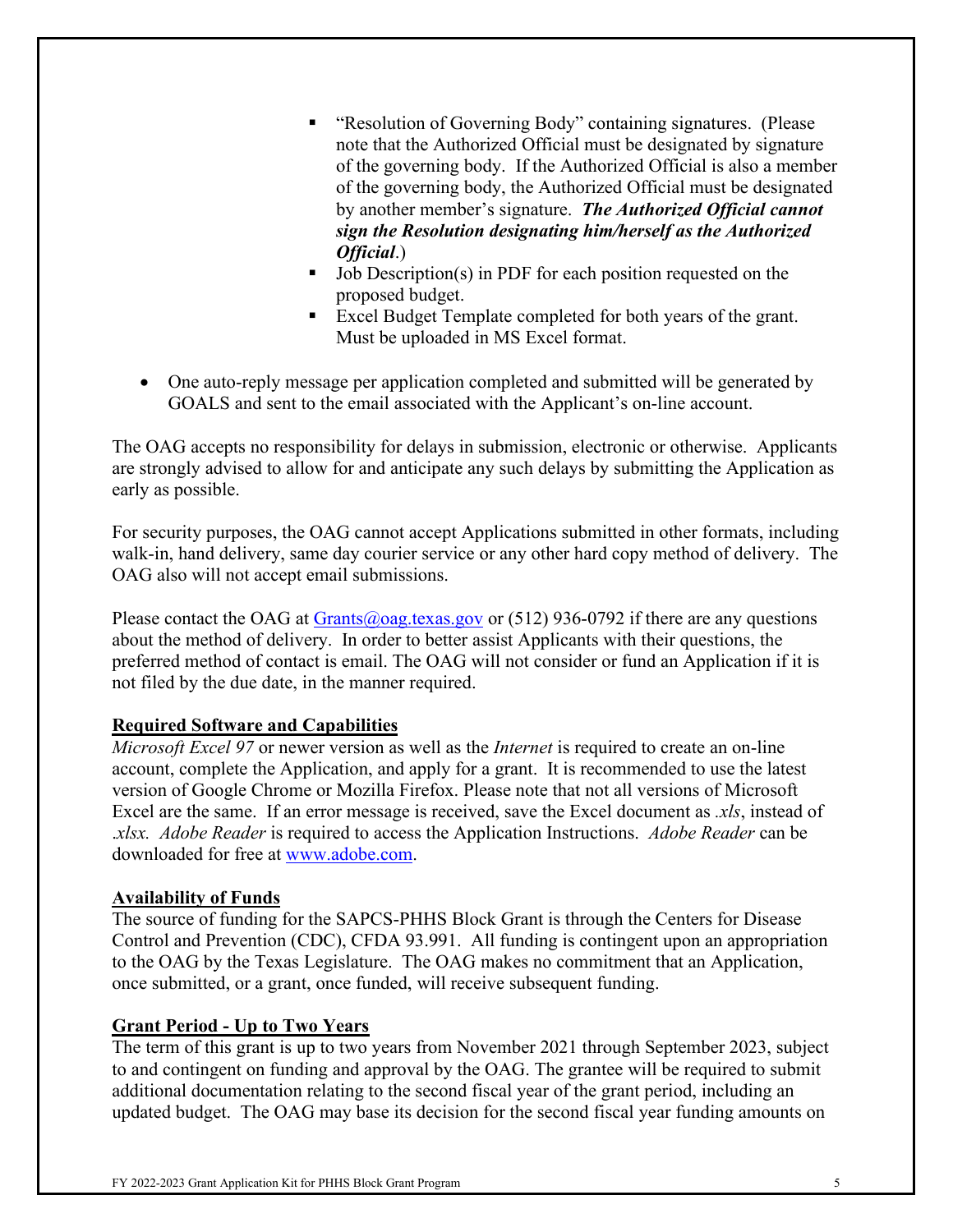the grantee's first year performance, including but not limited to: the timeliness and thoroughness of reporting, effective and efficient use of grant funds and the success of the project in meeting its goals.

### **Eligible Applicants**

- **Sexual Assault Programs** *-* any local public or private nonprofit corporation, independent of a law enforcement agency or prosecutor's office, that is operated as an independent program or as part of a municipal, county, or state agency and that provides the following minimum services to adult survivors of stranger and non-stranger sexual assault: 24-hour crisis hotline, crisis intervention, public education, advocacy, and accompaniment to hospitals, law enforcement offices, prosecutor offices, and courts and meets the Minimum Services Standards. **Applicant must be a current FY 2021 SAPCS-State grantee and eligible for an FY 2022 SAPCS-State grant to apply**.
- **State Sexual Assault Coalition** a statewide nonprofit organization that has been identified as a state sexual assault coalition by a state or federal agency authorized to make that designation.

## **Eligible Budget Categories**

- Personnel
- Fringe Benefits
- Professional & Consultant Services *For sexual assault programs, only licensed professionals that provide Individual Counseling and/or Therapeutic Groups will be funded in this category.*
- Travel
- Equipment
- Supplies
- Other Direct Operating Expenses

### **Ineligible Costs**

Ineligible costs include, but are not limited to:

- Any cost covered by a Paycheck Protection Program (PPP) loan.
- Indirect Costs.
- Payment for lobbying or membership dues that directly support lobbying.
- Payment for Mortgages
- Payment for Property
- Fees to administer a subcontract
- Purchasing food and beverages except as allowed under Texas State Travel Guidelines
- Purchasing or leasing vehicles
- Paying for travel that is unrelated to the direct delivery of services that supports the OAG funded program
- Paying consultants or vendors who participate directly in writing a grant application
- Paying any portion of the salary or any other compensation for an elected government official
- Payment of bad debt, fines or penalties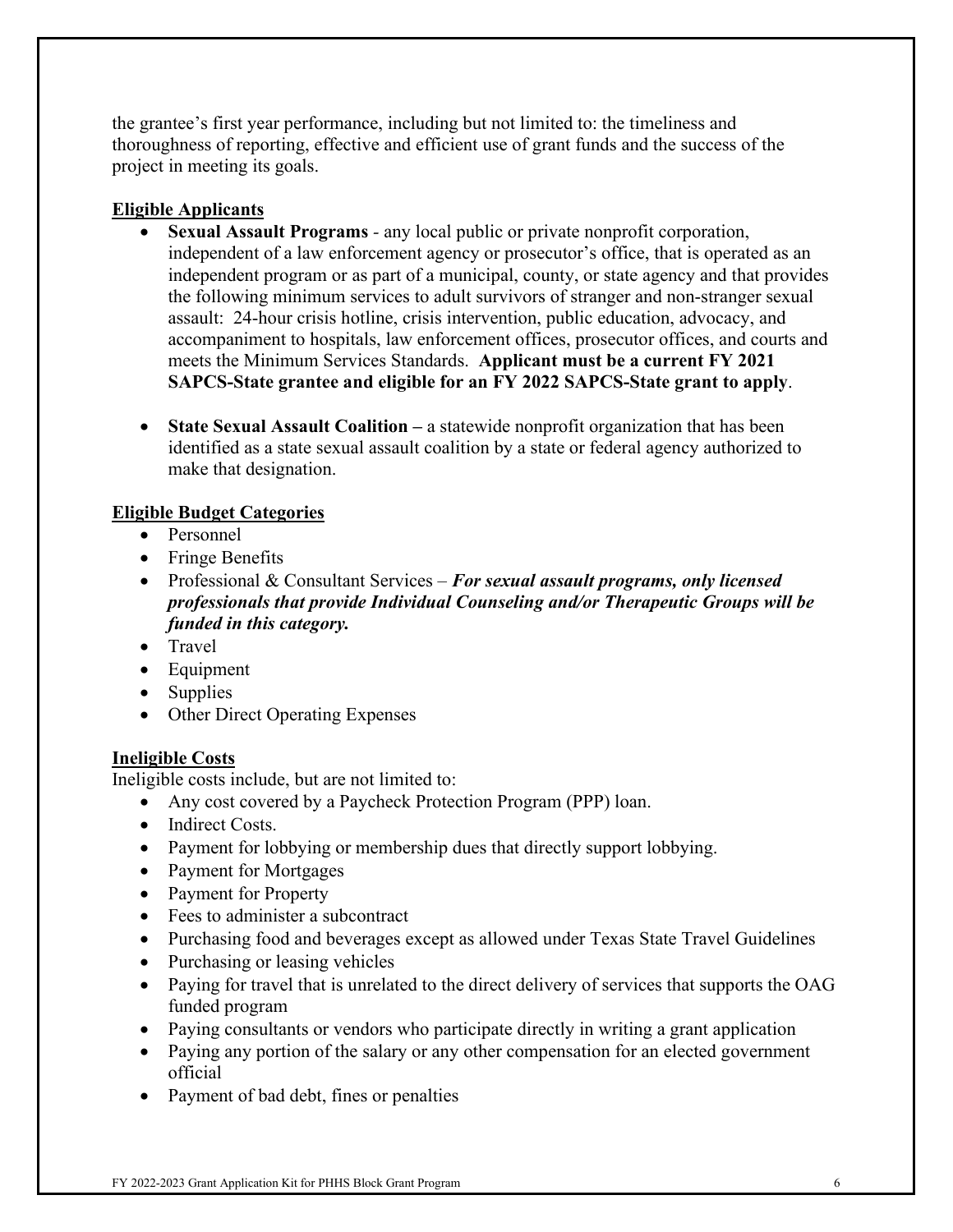- Purchasing any other products or services the OAG identifies as inappropriate or unallowable
- Payments for sexual assault medical forensic examinations.
- Payments for medical care
- Payments for costs that have been reimbursed by the Crime Victims' Compensation Program
- Payments for cost of Structural replacement(s) and/or repair(s)
- Any unallowable costs set forth in state or federal cost principles
- Past due payments (rent, bills, etc.)
- Monthly groceries
- Recreational Activities
- Promotional Incentives
- Promotional Items other than those identified as allowable in the Definition section of this kit.

## **Ineligible Activities (not reimbursable)**

Ineligible activities include, but are not limited to:

- Research centered activities (does not include evaluation for program improvement)
- Prosecution centered activities for offender related activities, such as witness coordination, expert witness fees, or prosecutor salaries
- Law enforcement centered activities, such as investigators or patrol officers
- Probation activities that assist an offender
- Offender related activities, such as mediation or alcohol/drug abuse counseling or activities that include incarcerated individuals.
- Public Awareness Campaigns defined as a planned series of media/materials buys that are general in nature and intended to achieve a particular aim (*e.g.*, My Strength Campaign, Speak Up Speak Out Campaign, No More Campaign, etc.). See Education in the definition section for allowed awareness activities.
- Activities performed by Sexual Assault Nurse Examiners (SANEs), or other medical professionals, related to conducting sexual assault medical forensic examinations, including fees or salaries. This does not include professional fees for SANEs or medical professionals who provide victim services training for an organization.
- Any fundraising activities (see 2 CFR 200.442 Fund Raising and Investment Management Costs for reference of fundraising activities).

### **Funding Levels**

For each fiscal year of the two-year grant term, the following are the funding amounts the OAG will reimburse toward this grant program. Applications requesting an amount less than or more than the stated amount may not be funded. If the application is awarded, the budget may be adjusted by the OAG to fit the stated amount.

| Eligible Applicants           | Minimum<br>FY 2022 | Maximum FY<br>2022 | Minimum<br>FY 2023 | Maximum FY<br>2023 |
|-------------------------------|--------------------|--------------------|--------------------|--------------------|
| <b>Sexual Assault Program</b> | \$31,815           | \$47,723           | \$31,815           | \$47,723           |
| <b>State Sexual Assault</b>   | \$50,000           | \$85,000           | \$50,000           | \$85,000           |
| Coalition                     |                    |                    |                    |                    |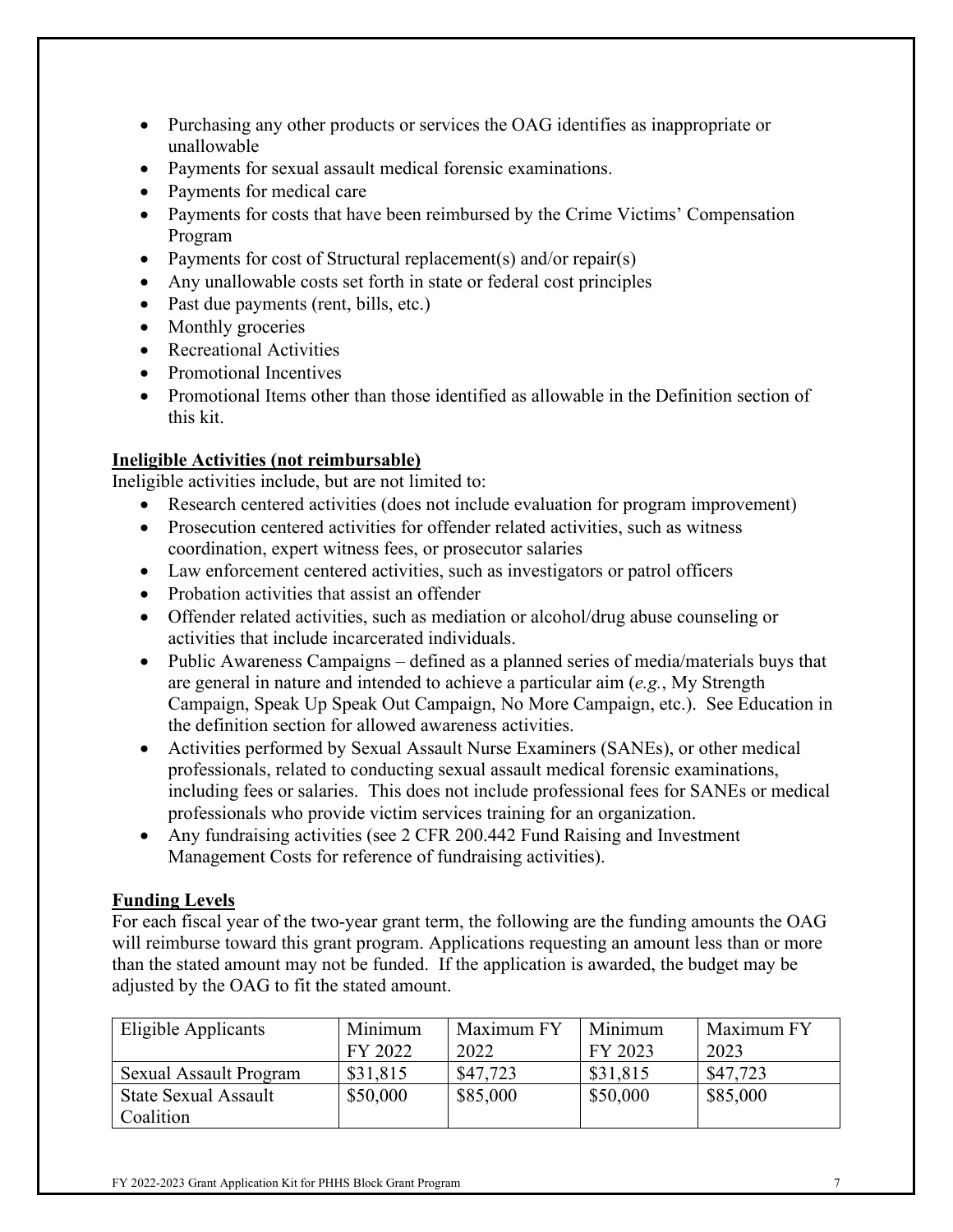*Sexual Assault Programs Only - to be eligible for this grant, Sexual Assault Programs must be a current FY 2021 SAPCS-State grantee and eligible for an FY 2022 SAPCS-State grant. Previous grantees that were not funded in FY 2021, or that de-obligated their grant in FY 2021, are not eligible for this opportunity.* 

### **Match Requirements**

There are no match requirements for this grant.

### **Volunteer Requirements**

Due to the COVID 19 pandemic, there are no volunteer requirement for this grant cycle.

### **State and Federal Requirements**

All Applicants should review and be familiar with the OAG administrative rules governing the SAPCS Program. These rules are published in Texas Administrative Code, Title 1, Chapter 62: [http://texreg.sos.state.tx.us/public/readtac\\$ext.ViewTAC?tac\\_view=4&ti=1&pt=3&ch=62](http://texreg.sos.state.tx.us/public/readtac$ext.ViewTAC?tac_view=4&ti=1&pt=3&ch=62)

In addition to the OAG's administrative rules, Applicants should be familiar with the Texas Grant Management Standards (TxGMS) and relevant Code of Federal Regulations (CFR) that relate to state, and if applicable, federal grant funding.

- TxGMS can be found at:<https://www.comptroller.texas.gov/purchasing/docs/ugms.pdf>
- Uniform Administrative Requirements, Cost Principles, and Audit Requirements for Federal Awards 2 CFR 200 can be found at: [http://www.ecfr.gov](http://www.ecfr.gov/)

## **Contact Information**

Assistance with technical questions about the Application Kit is available via:

- Email: [Grants@oag.texas.gov](mailto:Grants@oag.texas.gov)
- Phone: (512) 936-0792
- GOALS: Select *Help* on the GOALS website for further assistance

Email is the preferred method for submitting questions. Each person submitting a question should include his/her name, the name of the organization, an email address, a phone number and if applicable, the Reference ID Number. Please note that OAG staff cannot assist with writing Applications or how to answer Eligibility questions.

### **SAPCS-PHHS Block Grant Program Requirements – Sexual Assault Programs Only**

The purpose of the SAPCS–PHHS Block Grant Program is to increase access to Individual Counseling and Therapeutic Groups to victims of sexual violence.

Purpose Areas:

- Individual Counseling
- Therapeutic Groups

*Services may only be provided to non-residential survivors of sexual assault. No shelter-based positions/services will be considered.*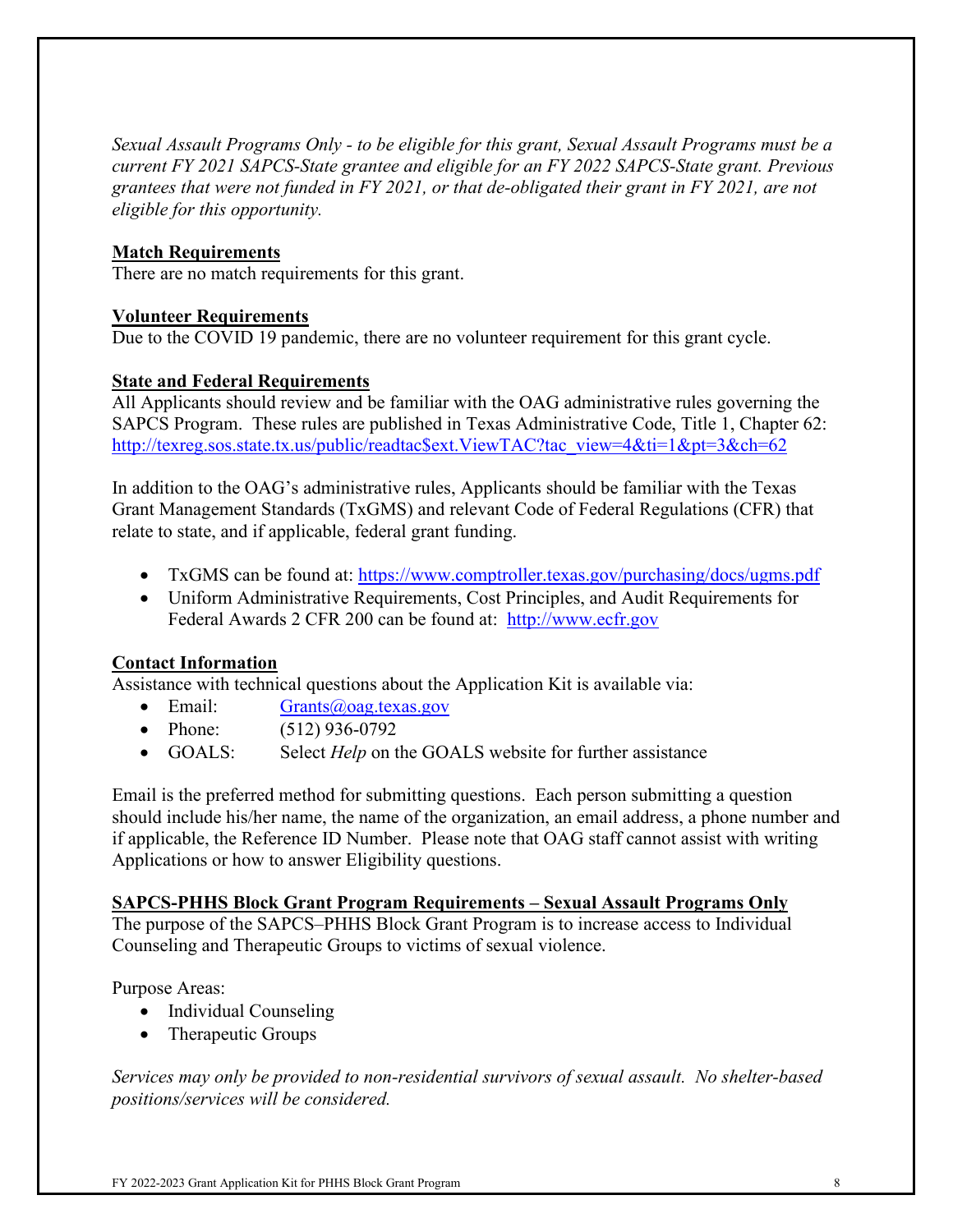## **SAPCS-PHHS Block Grant Program Requirements – State Sexual Assault Coalition Only**

- Prevention (as defined in this application kit).
- Develop and support best practices for serving male victims of sexual assault throughout Texas.

### **Staffing Requirements – Sexual Assault Programs Only:**

• A minimum of 75% of an Applicant's budget must be allocated to the Personnel and Fringe Benefits budget categories. This requirement applies to all Applicants. The OAG may grant an exception to this requirement for projects that demonstrate a need as described on the Budget Calculation (e.g. travel between offices and new counties of service). If the Applicant plans to use contracted licensed professionals for the provision of these services, the Applicant must ask for an exception to the 75% Personnel and Fringe requirement.

Only licensed professionals that provide Individual Counseling or Therapeutic Groups will be funded under Personnel and Fringe. No other positions will be allowed.

- All Applicants are limited to no more than five positions.
- Position titles on the budget must match exactly to the job description.
- Each position listed on the budget can only be associated with one employee. If job sharing, list each position on the budget separately as many times as necessary regardless of time allocated to grant (*i.e.*, Counselor, if shared between three personnel, must be listed on three separate lines under the Personnel budget category, and three separate job descriptions must be submitted, one for each position).
- Job descriptions are required and must be submitted for all positions for which the Applicant is requesting funding. Job descriptions must reflect activities that relate to the project's goals and must be appropriately proportionate to the time spent on activities funded by the SAPCS-PHHS Block Grant.
- No Administrative positions will be funded.

### **Staffing Requirements – State Sexual Assault Coalition Only:**

- A minimum of 75% of an Applicant's budget must be allocated to the Personnel and Fringe Benefits budget categories. This requirement applies to all Applicants. The OAG may grant an exception to this requirement for projects that demonstrate a need as described on the Budget Calculation (e.g. travel between offices and new counties of service).
- Position titles on the budget must match exactly to the job description.
- Each position listed on the budget can only be associated with one employee. If job sharing, list each position on the budget separately as many times as necessary regardless of time allocated to grant (*i.e.*, Advocate, if shared between three personnel, must be listed on three separate lines under the Personnel budget category, and three separate job descriptions must be submitted, one for each position).
- Job descriptions are required and must be submitted for all positions for which the Applicant is requesting funding. Job descriptions must reflect activities that relate to the project's goals and must be appropriately proportionate to the time spent on activities funded by the SAPCS-PHHS Block Grant.
	- No Administrative positions will be funded.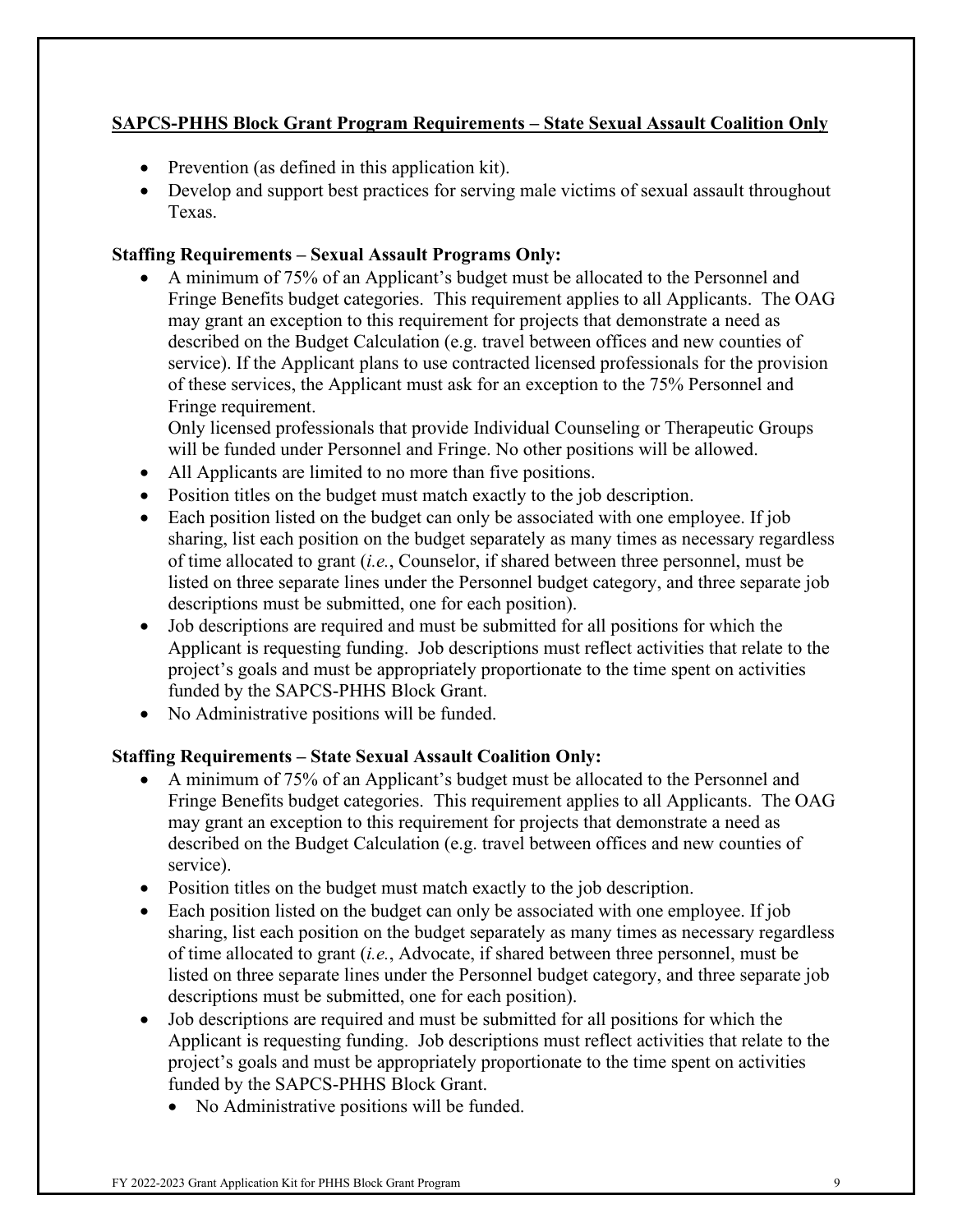### **Review Process**

The OAG will review each complete Application submitted by the deadline by an eligible Applicant.

- At any time during the review process, an OAG staff member may contact the Applicant for additional information.
- All areas of the budget are subject to review and approval by the OAG. Decisions related to the budget are based on both eligibility and reasonableness.

#### **Scoring**

The Application will be scored on information provided by the Applicant including, but not limited to:

- Organization Summary (10% of overall score)
- Project Summary and Description of Need (30% of overall score)
- Assessment and Evaluation (5% of overall score)
- What Will Be Done (30% of overall score)
- Financial Questions (20% of overall score)
- Comprehensive Scoring Criteria (5% of overall score)

#### **Grant Decisions**

During the grant review and award process, the OAG may take into consideration other factors including whether the Applicant has demonstrated acceptable past performance as a grantee in areas related to programmatic and financial stewardship of grant funds.

The OAG may choose to award a grant from a different OAG funding source than that for which the Applicant applied.

The OAG is not obligated to award a grant at the total amount requested and/or within the budget categories requested. The OAG reserves the right to make awards at amounts above and/or below the stated funding levels.

The OAG makes final decisions on what is considered a Sexual Assault Program.

All grant decisions including, but not limited to, eligibility, evaluation and review, and funding rest completely within the discretionary authority of the OAG. The decisions made by the OAG are final and are not subject to appeal.

#### **Funding Priority**

The OAG reserves the right to consider all other appropriations or funding an Applicant currently receives when making funding decisions. The OAG may give priority to Applicants that do not receive other sources of funding, including funding that originates from the OAG.

#### **Grant Award Notification**

The Applicant shall be notified in writing of the OAG's decision regarding a grant award. The OAG may utilize a grant contract document and/or a notice of grant document once a decision is made to award a grant. The Applicant will be given a deadline to accept the grant award and to return the appropriate document to the OAG within the time prescribed by the OAG. An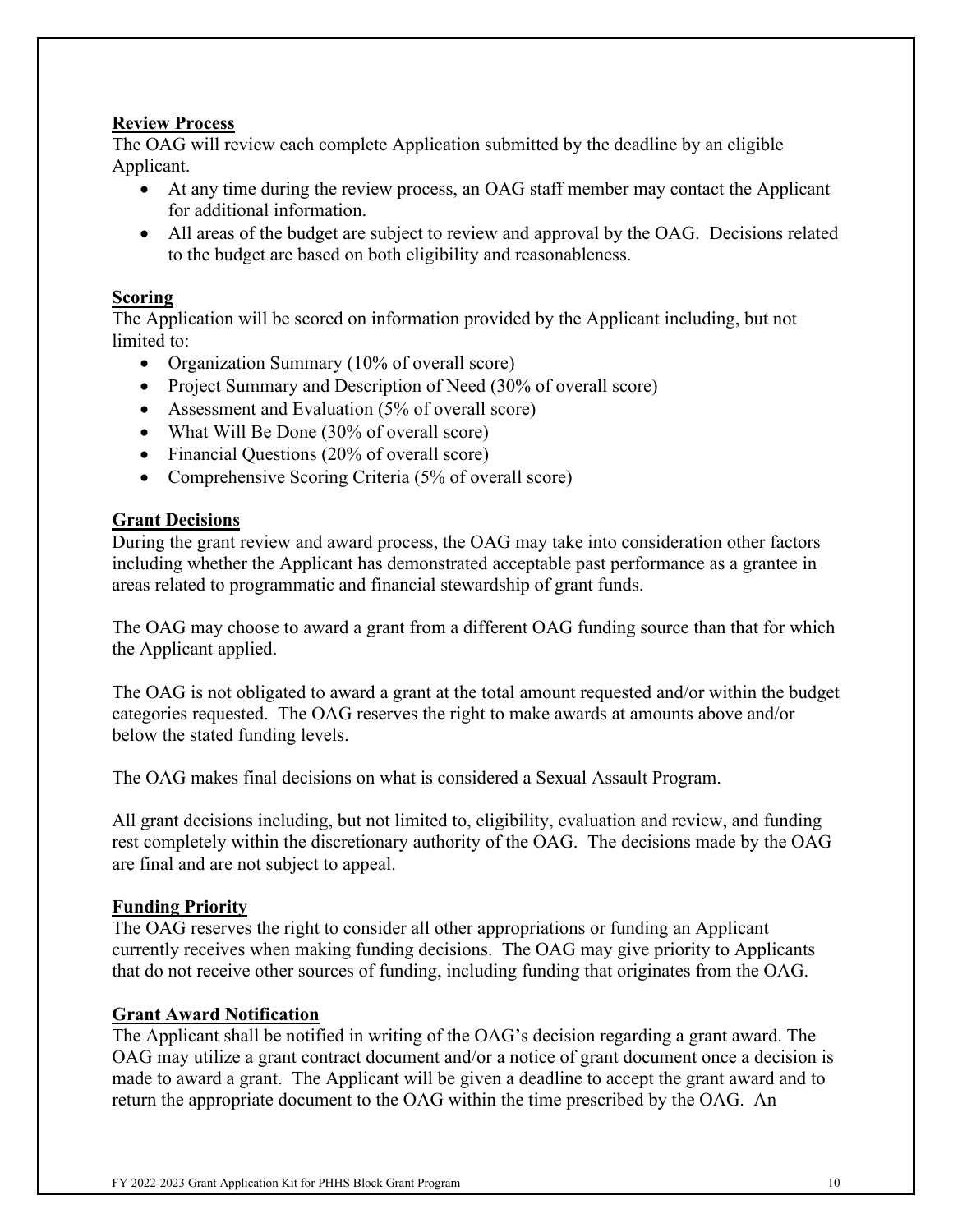Applicant's failure to return the signed document, via DocuSign, to the OAG within the prescribed time period will be construed as a rejection of the grant award, and the OAG may deobligate funds.

#### **Special Conditions**

The OAG may assign special conditions at the time of the award. Until satisfied, these special conditions may affect the Applicant's ability to receive funds. If special conditions are not resolved, the OAG may de-obligate funds up to the entire amount of the grant award.

#### **Reporting Requirements**

If an Application is funded, grantees will be required to report to the OAG quarterly, in the manner and schedule as determined by the OAG. Quarterly statistical reports are due no later than the  $30<sup>th</sup>$  day of each month following the end of the quarter.

#### **Method of Payment**

OAG grants are paid on a cost-reimbursement basis.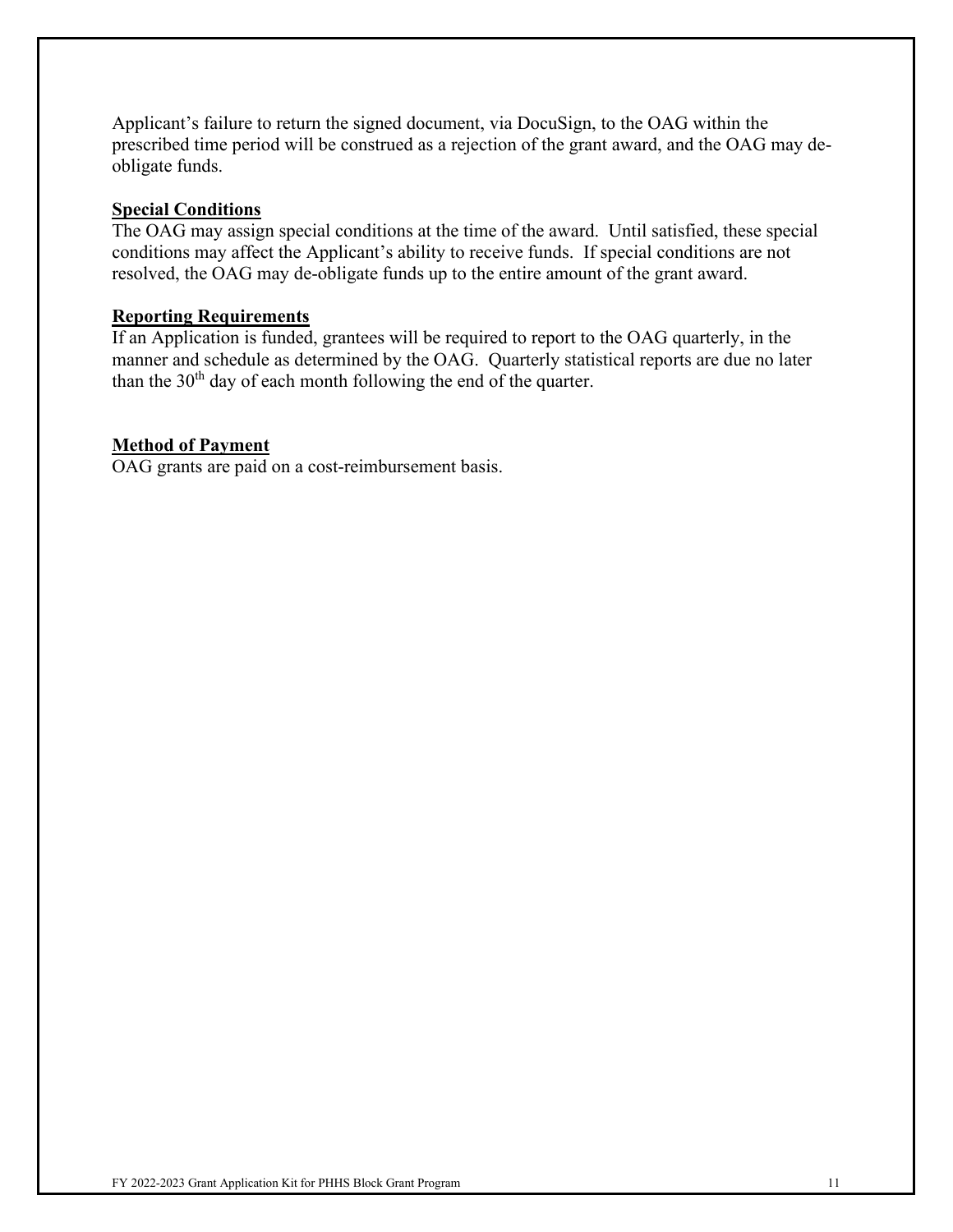## **II. DEFINITIONS**

## **OUTPUT DEFINITIONS**

**Individual Counseling –** provided to a victim of sexual assault by a licensed professional and uses one-on-one psychological and/or therapeutic methods of treatment for a minimum of 45 minutes.

**Prevention** – *State Sexual Assault Coalitions Only* - includes primary prevention activities (preventing sexual violence by working to increase protective factors and decrease risk factors associated with sexual violence).

**Shelter-Based Position/Services – not allowed under this Grant Application –** are those position/services provided to survivors of sexual assault residing in a family violence shelter.

**Survivor/Victim** – this term is used interchangeably in this Application Kit and includes an individual who is a victim of a sexual assault, regardless of whether a report or conviction is made in the incident, and other individuals affected by sexual violence.

**Technical Assistance and Training –** *for purposes of this kit, Technical Assistance and Training include* **-** efforts to develop and support best practices for serving male victims of sexual assault in Texas.

**Therapeutic Groups –** groups facilitated by a licensed professional and includes therapeutic counseling and/or psycho-educational content for victims of sexual assault.

**Unique Victims Served** – a victim of sexual assault that receives any direct victim service from staff funded on this grant counted only once per fiscal year.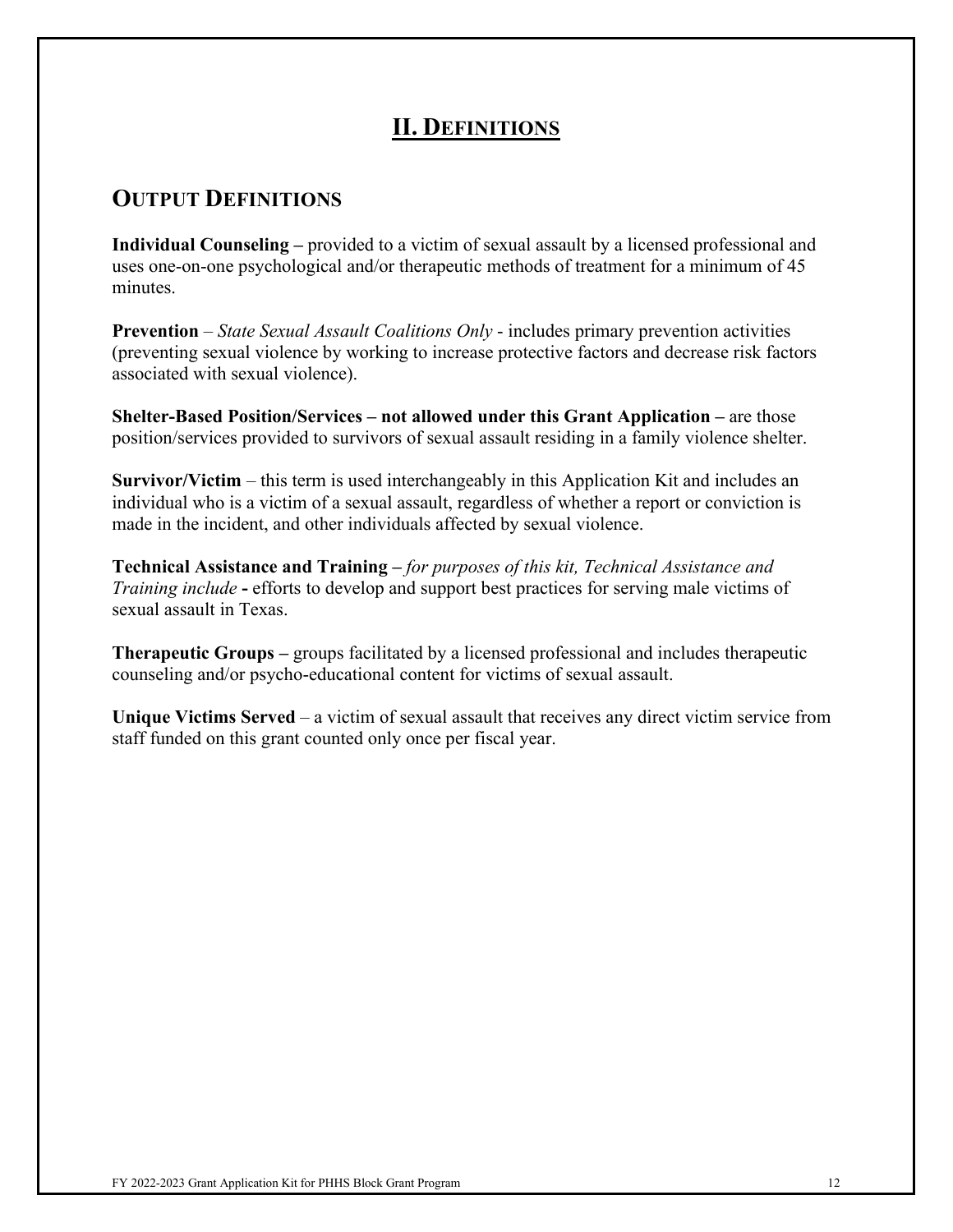## **GENERAL DEFINITIONS**

**Administrative Services – not allowed under this grant opportunity -** functions that provide support or oversight to grant activities that are not:

- Individual Counseling (Sexual Assault Programs Only)
- Therapeutic Groups (Sexual Assault Programs Only)
- Prevention (State Sexual Assault Coalition Only)
- Technical Assistance and Training (State Sexual Assault Coalition Only as defined in this application kit)

*(See Definitions of Individual Counseling, Therapeutic Groups, Prevention, and Technical Assistance and Training).* 

**Advertising Costs –** the cost of advertising media and corollary administrative costs. Advertising media include magazines, newspapers, radio and television, direct mail, exhibits, electronic or computer transmittals. Most advertising costs are unallowable for grant purposes and are only allowable if related to and necessary for performance of the grant, *i.e.,* recruitment of personnel, procurement of goods and services, disposal of surplus materials, other specific purposes necessary to meet the requirements of the grant project, or the availability of services.

**Alternate Designee** – The person designated by the Authorized Official to sign invoices for the agency (*i.e.,* Executive Director, Financial Director, Auditor, Treasurer, etc.).

**Authorized Official –** Each grantee must designate an Authorized Official. The Authorized Official may not be the same person as the grant contact. The Authorized Official is the person authorized to apply for, accept, decline, or cancel the grant for the grantee. This person signs all grant contracts and financial forms as well as any other official documents related to the grant. This person may be, for example, the executive director of the entity, a county judge, or the designee authorized by the governing body in a resolution.

**Contract Staff–** individuals that are not employed by the organization but are hired contractors of the organization to carry out specific work for the grant.

**Equipment –** an article of non-expendable, tangible personal property having a useful life of more than one (1) year and a per unit acquisition cost which equals the lesser of the capitalization level established by the grantee for financial statement purposes or \$5,000.

**Employee –** a person under the direction and supervision of the organization, who is on the payroll of the organization and for whom the organization is required to pay applicable income withholding taxes.

**Fiscal Year –** PHHS Block Grant fiscal year, beginning on October 1<sup>st</sup> and ending on September  $30<sup>th</sup>$ .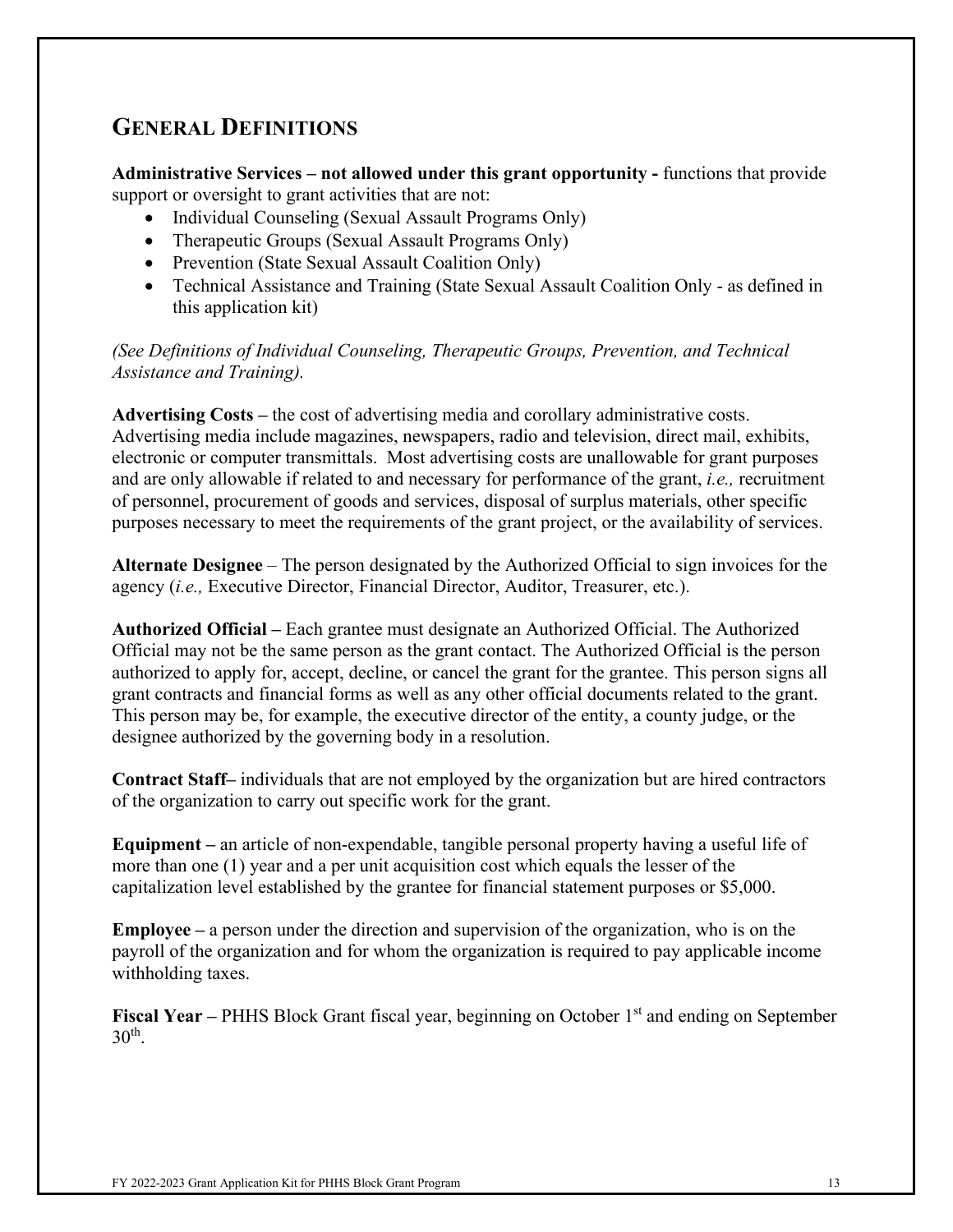**Fringe Benefits –** compensation or other benefits provided by the employer to the employee at no charge that is above and beyond salary or wages. Examples include health plans, life insurance, leave, pensions, unemployment benefit plans, and employer's portion of payroll tax.

**Grant Contact – e**ach grantee must designate a Grant Contact. The Grant Contact may not be the same person as the Authorized Official. The Grant Contact must be an employee of the grantee who is responsible for operating and monitoring the project and who is able to readily answer questions about the project's day-to-day activities. All grant related information will be sent to the Grant Contact.

**Mileage –** per mile cost when traveling by car may be reimbursed according to the Texas State Travel Guidelines, unless a grantee's travel policy provides a lesser reimbursement.

**Other Direct Operating Expenses – costs not included in other budget categories and which are** directly related to the day-to-day operation of the grant program. Other direct operating expenses include, but are not limited to, conference registration, rent, utilities, janitorial supplies, liability insurance, and communication.

**Outcome –** specific changes in knowledge, attitudes, skills, behavioral intentions, behaviors, or other changes that are expected as a result of program activities.Example: 80% of unique victims served (output) this year showed an "Increase in knowledge of crime victims' rights" (outcome).

**Output –** products of program activities, including services delivered by a program. Examples include:

- The number of unique victims served (outputs) last month. Example: 25 is the number of unique victims served (output) last month.
- The number of instances a service was provided. Example: 100 counseling sessions were provided (output) last month.

**Output Target –** estimate of the number of program activities, including services the organization plans to deliver in a given time period. Examples include:

- The organization plans to serve 20 unique victims in FY 2022.
- The organization plans to provide 100 Individual Counseling sessions in FY 2022.

**Per Diem –**actual meal expense, incurred on an overnight stay in which the grantee travels outside of their designated headquarters, may be reimbursed according to the Texas State Travel Guidelines, unless a grantee's travel policy provides a lesser reimbursement.

**Personnel** – employees of this organization that will be funded by this grant. See "Employee."

**Professional & Consultant Services –** service for which the grantee uses an outside source for necessary support. *For Sexual Assault Programs, Professional & Consultant Services may only include licensed professionals to provide Individual Counseling and/or Therapeutic Groups.*

**Project Financial Officer** – This person has primary responsibility for overseeing the financial operations of the grant project and may or may not be the same as the organization's highest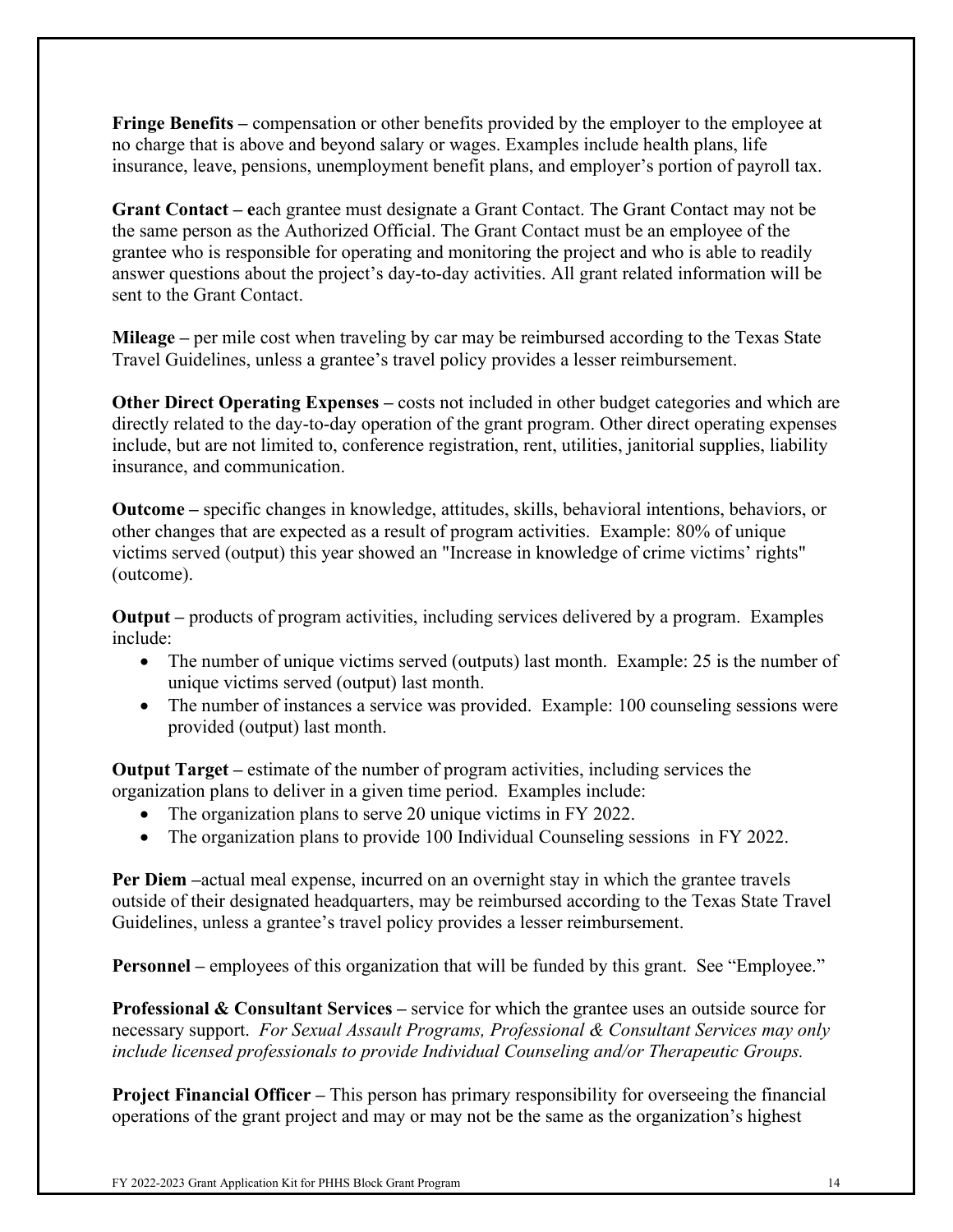financial position. This person may be, for example, the chief financial officer, finance director, county auditor, comptroller or board treasurer.

**Promotional Items** – articles of merchandise that are branded with a logo and used in marketing and communication programs. They are usually given away to promote a company, corporate image, brand, or event. Most promotional items are unallowable expenditures for grant purposes and are only allowable if the item is informational and/or instructional in nature and thus provides a public service.

**Reference ID Number –** this number will be assigned by GOALS after an Applicant has started its application for this grant opportunity. The Reference ID Number will be used by the OAG to track the receipt of Applications. The assigned Reference ID Number must be included on all Application documents submitted to the OAG.

**Resolution of Governing Body –** a formal written statement of an official body that is the governing authority of an agency. **The Authorized Official cannot sign the Resolution designating him/herself as the Authorized Official.**

**Salary –** the total compensation, not including fringe benefits, earned by the employee without regard to funding source.

**Special Conditions** – a requirement placed on a grant because of a need for information, clarification, or submission of an outstanding requirement of the grant that may result in a financial hold being placed on the OAG grant program. Special conditions may be placed on a grant at any time with or without notice.

**Structural** – relating to or forming part of the structure of a building or other item(s) within or around the building. Examples include repaving parking lot or walkway, replacement of toilets, replacement of Heating, Ventilation, and Air Conditioning (HVAC) systems.

**Supplies –** consumable items directly related to the day to day operations of the grant program. Allowable items include, but are not limited to, office supplies, paper, postage, education resource materials, printers, projectors, laptops, and computers.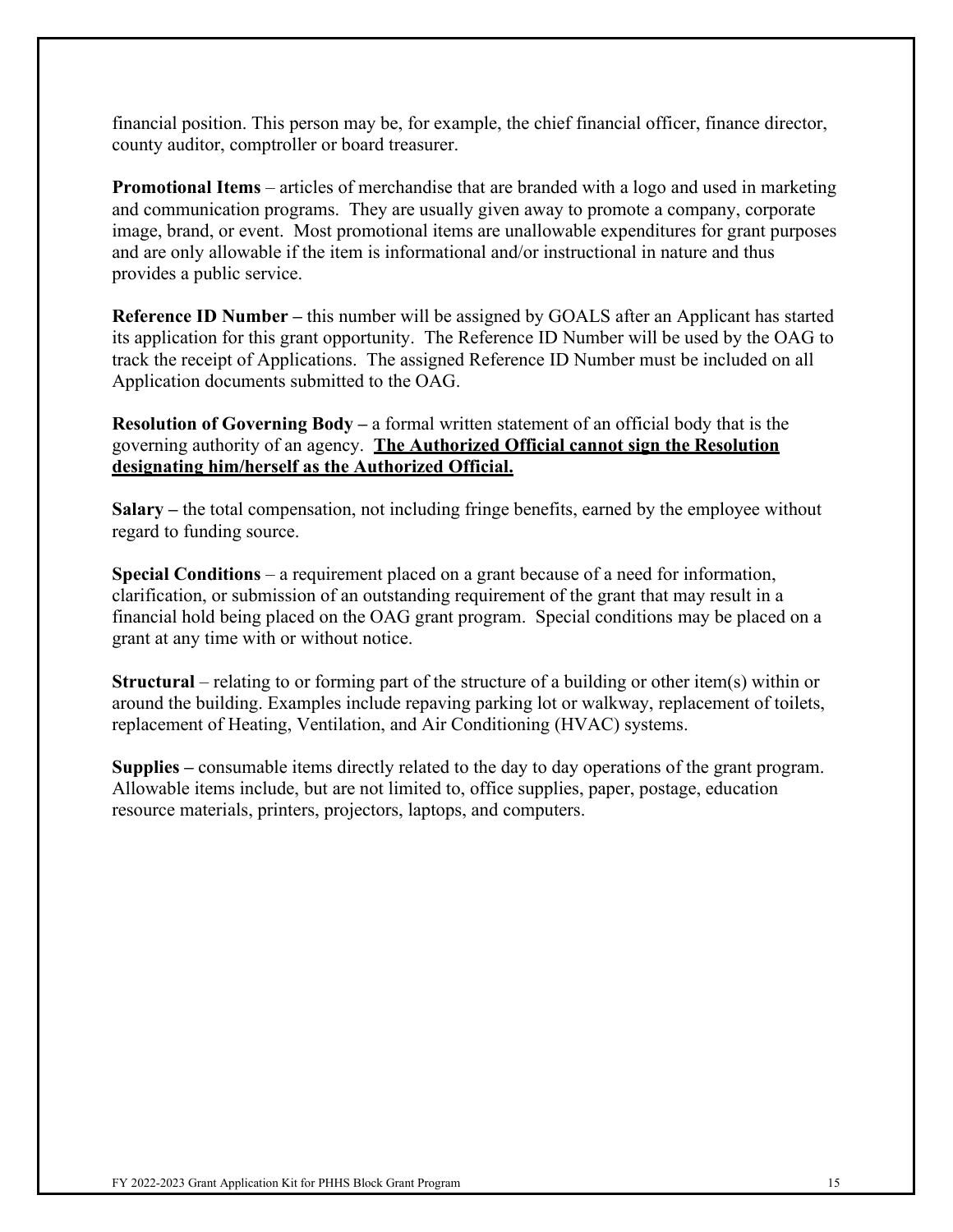# **III.INSTRUCTIONS FOR GOALS**

## **GENERAL INSTRUCTIONS**

Answer the questions only in the space provided. Only answered questions will be read or scored. Not all questions on this Application have instructions listed below. The instructions provided are to clarify and provide specific information where necessary. Every question should be answered in GOALS.

## **Narrative Questions Throughout the Application**

All responses must fit in the text boxes provided not to exceed maximum word limit. It is highly recommended that responses be written on a separate document, then cut and pasted into GOALS. If uncertain whether a response fits in the space provided, use the word count listed below each text box.

## **SPECIFIC FORM INSTRUCTIONS**

## **GENERAL INFORMATION**

Identify which type of organization you are:

- Non-Profit
- Local Unit of Government
- Statewide Governmental Entity

#### **Mailing Address**

Enter Organization mailing information.

### **Audit Requirements**

Advise if the Organization is required to conduct a Single Audit in accordance with 2 CFR 200.501.

### **Grant Contact**

Enter the contact information for the person the OAG may contact directly for an immediate response and/or changes regarding the grant.

### **Authorized Official**

Enter the contact information for the person authorized to apply for, accept, decline, or cancel the grant. This person signs all grant adjustment requests, inventory reports, progress reports and financial reports as well as any other official documents related to the grant.

### **Alternate Designee**

Enter the contact information for the person designated by the Authorized Official to sign invoices for the agency (*i.e.,* Executive Director, Financial Director, Auditor, Treasurer, etc.

### **Project Financial Officer**

Enter the contact information for the person the OAG contacts with inquiries regarding budget and/or invoice expenditure reimbursements.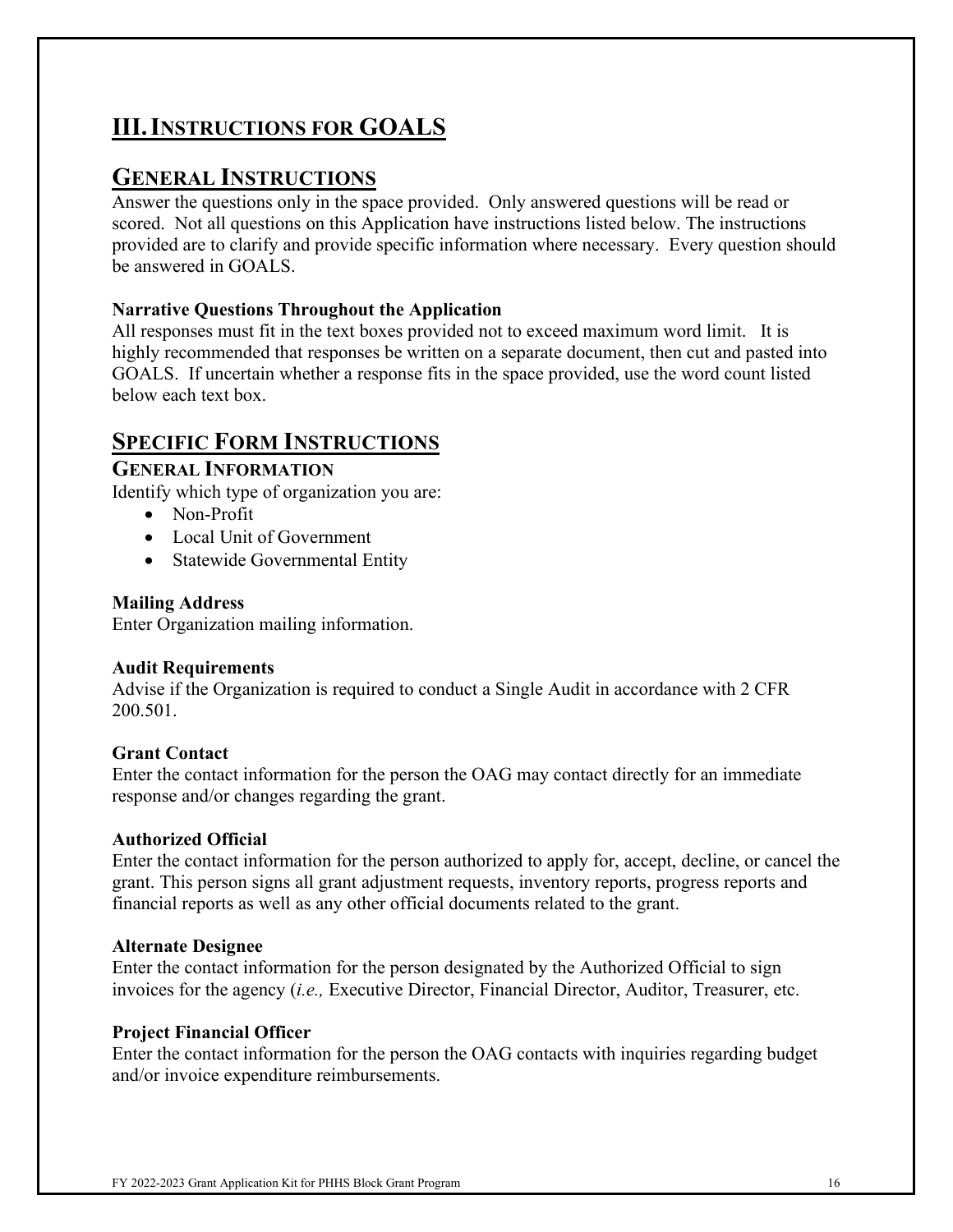## **Organization Information**

- Applicant Doing Business as (dba):
- Program/Division/Unit Which Would Be Administering Grant
	- o If applicable, enter a sub-agency.
- Federal Employer (Tax) ID Number (EIN)
	- o EIN is issued by the Internal Revenue Service (IRS)
- Texas Vendor ID Number (VIN)
	- o VIN is issued by the Texas Comptroller

## **ORGANIZATION INFORMATION**

## **Organization**

Identifying and contact information:

- Reference ID Number This number will automatically be entered for the Applicant.
- Legal Name of Applicant Enter the legal name of Applicant Organization.
- Name of Agency Contact and Agency Contact's Telephone Number Provide a contact name and phone number in the event the OAG has any questions about the Application.

## **State and Federal Funds Experience**

Enter the number of years of experience your organization has in managing state or federal grant funds.

## **PROJECT SUMMARY**

Applicant must answer all questions.

## **OUTPUT TARGET CALCULATION**

List targets for grant funded activities your organization plans to conduct with this OAG grant. The information entered will be totaled to indicate the Applicant's targets for FY 2022 and FY 2023. The Applicant will report on cumulative activities in quarterly Performance Reports to the OAG, not activities by individual personnel. Targets should reflect both grant funded staff and Professional & Consultant Services providers.

## **Required Targets for Sexual Assault Programs Only:**

- 1. Number of Unique Victims Served
- 2. Targets for Individual Counseling and/or Therapeutic Groups

Important information regarding targets and reporting on Individual Counseling or Therapeutic Groups. Read the following guidance carefully before proceeding.

- Organizations will provide a target for the number of Unique Victims Served (a victim of sexual assault that receives any direct victim service from staff funded on this grant counted only once per fiscal year).
- For each Direct Victim Service that the organizations is requesting funding, enter the target for the number of *instances* each service will be provided.

*Example:*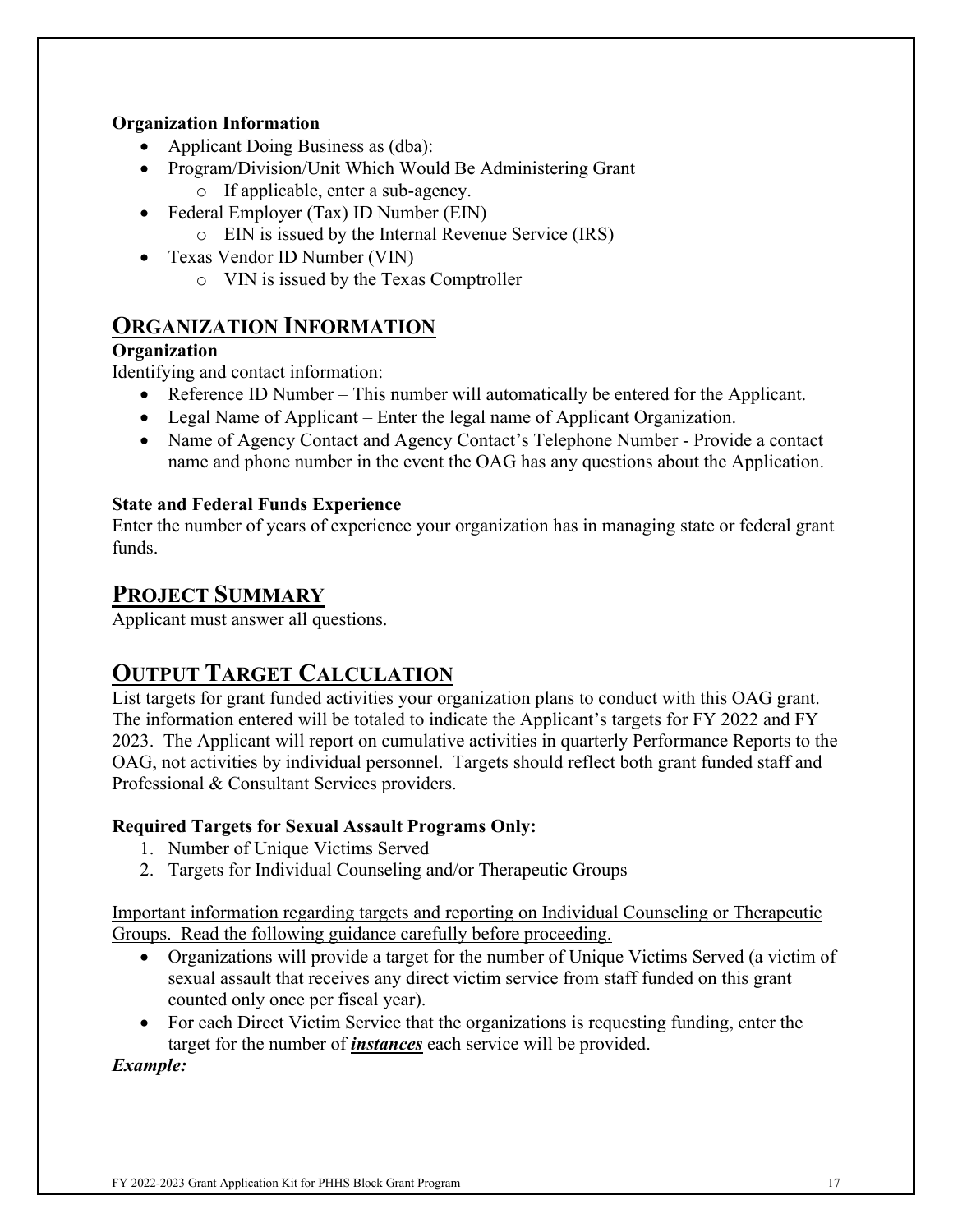An organization serving 1 victim by providing 35 Individual Counseling sessions would count one unique victim served and 35 instances of Individual Counseling.

Note: The Applicant will be required to track and report to the OAG information on all services provided through this grant.

## **Required Targets for State Sexual Assault Coalition Only:**

1. Number of program participants.

## **WORK PLAN**

Complete the Work Plan by entering information for each quarter of the grant in all columns (Activities, Responsible Party, and How will these activities help reach the projects goals). All personnel listed on the budget must be included under responsible party at least once in the Work Plan.

## **BUDGET EXCEL WORKBOOK**

The Budget Excel Workbook is located on the main Application page under "Task." Download the budget template, complete both first and second year tabs and upload. *The budget submitted with this application, if funded and as approved by the OAG, will be your budget for the first fiscal year.*

- Enter Reference ID Number, the number assigned to your Application;
- Enter Legal Name of Applicant (Agency's Legal Name); and
- Ensure the listed Funding Source (Name of Grant) is correct.

## **Budget Calculation**

## **Personnel and Fringe Benefits**

- Each Applicant is limited to no more than five positions.
- Each position listed on the budget can only be associated with one employee. If job sharing, list each position on the budget separately as many times as necessary regardless of time allocated to grant.
- Priority positions should be listed first. Staff Position/Title #1 is highest priority and Staff Position/Title #5 is lowest priority.
- Over forty (40) hours per position are unallowable on this grant application.
- Job Descriptions are required and must be submitted for all positions for which funding is requested. Job descriptions must reflect activities that relate to the project's goals and must be appropriately proportionate to the time spent on the SAPCS-PHHS Block grant.
- The personnel budget category must include employees' salaries only and not compensation for independent contractors. See the General Definitions section of this Application Kit for a definition of "employee."
- Salaries for grant funded positions must be reasonable for activities funded on the grant. Salaries may be subject to OAG review.
- Fringe benefits should only be included for the position(s) listed in the Personnel budget category.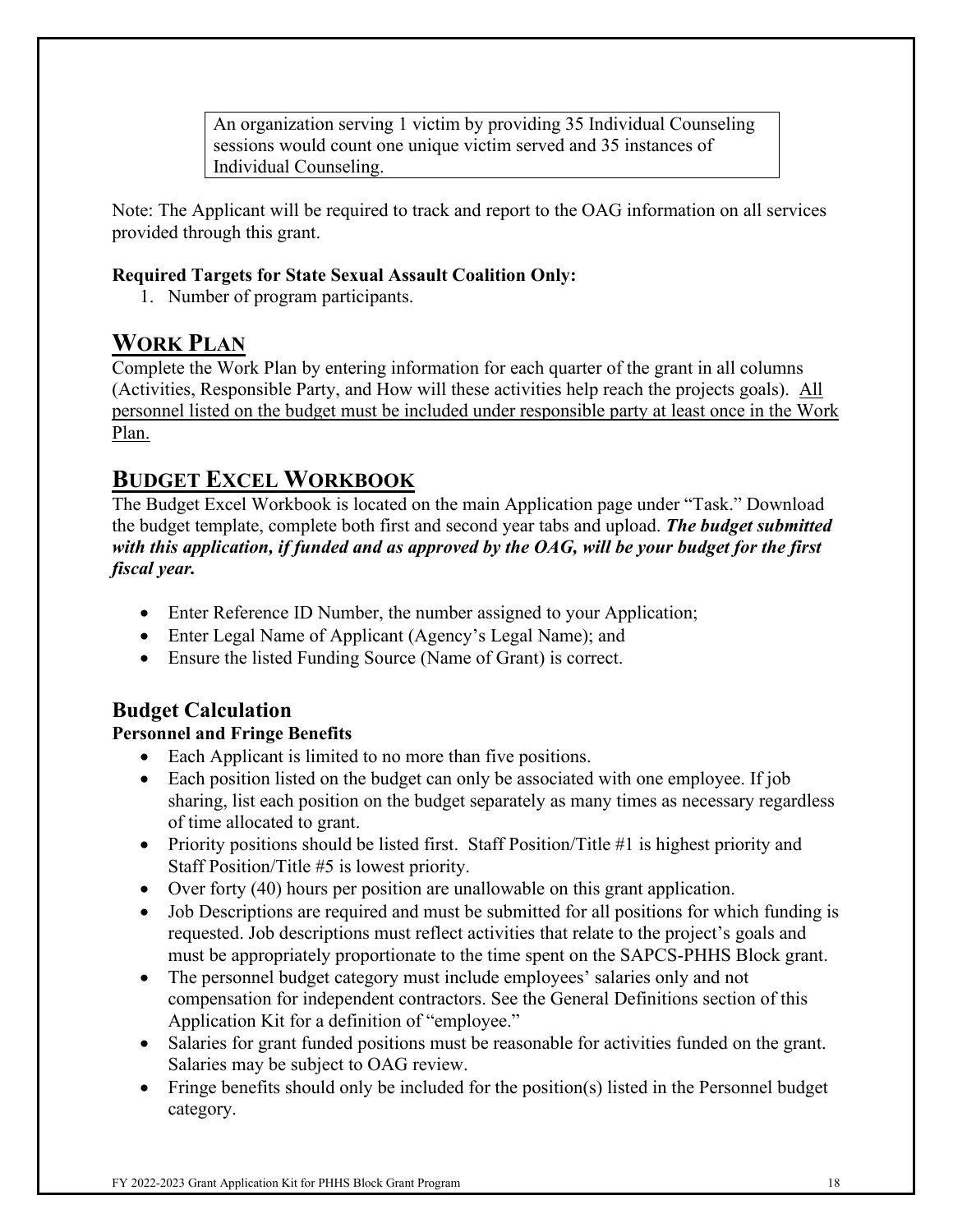- An organization must provide grant funded personnel the same fringe benefits provided to all other non-grant funded personnel, and it should be offered/covered in the organization's written personnel policies regardless of whether the costs for fringe benefits are paid through that OAG grant.
- Fringe benefits must comply with the organization's written personnel policies regarding fringe benefits.
- Grantees must agree to comply with the Texas Grant Management Standards (TxGMS), Texas Administrative Code (TAC), and 2 C.F.R. 200, titled Uniform Administrative Requirements, Cost Principles, and Audit Requirements for Federal Awards (Uniform Guidance).

For each position, the Applicant must list the position title and the number of hours scheduled to work per week. Fill in the number of hours each week that will be spent on:

#### **Sexual Assault Programs Only**

• Individual Counseling and/or Therapeutic Groups

#### **State Sexual Assault Coalition Only**

- Prevention.
- Technical Assistance and Training as defined in this Application Kit

The number of hours "Scheduled on this grant" column auto-fills based on the hours entered into the "Individual Counseling and/or Therapeutic Groups on this grant" (for Sexual Assault Programs only), or "Prevention on this grant" (for the state sexual assault coalition only) columns.

For each fiscal year and each position, provide the following information:

- Annual salary
- Percentage of Salary Requested for Fringe on the grant
- The Total Fringe Requested on this grant column will auto-fill based on the Annual Salary and the % of Salary Requested for Fringe.

Note: Total Salary Requested category auto-fills based on the annual salary and the percentage of hours worked on the grant.

#### **Personnel Position Narrative(s)**

Provide a summary justification for each position listed under Personnel and Fringe. This narrative should support the budget hours allocation for each position (e.g. if the position will provide individual counseling or therapeutic groups, then the narrative should include those services). Include how each position supports the project goals, such as, activities related to the grant and purpose area(s) listed under grant funded staff. All responses must fit in the text boxes provided when the Application is uploaded. Note: Job description(s) must be submitted for each position listed and uploaded under *Upload Additional Documents*.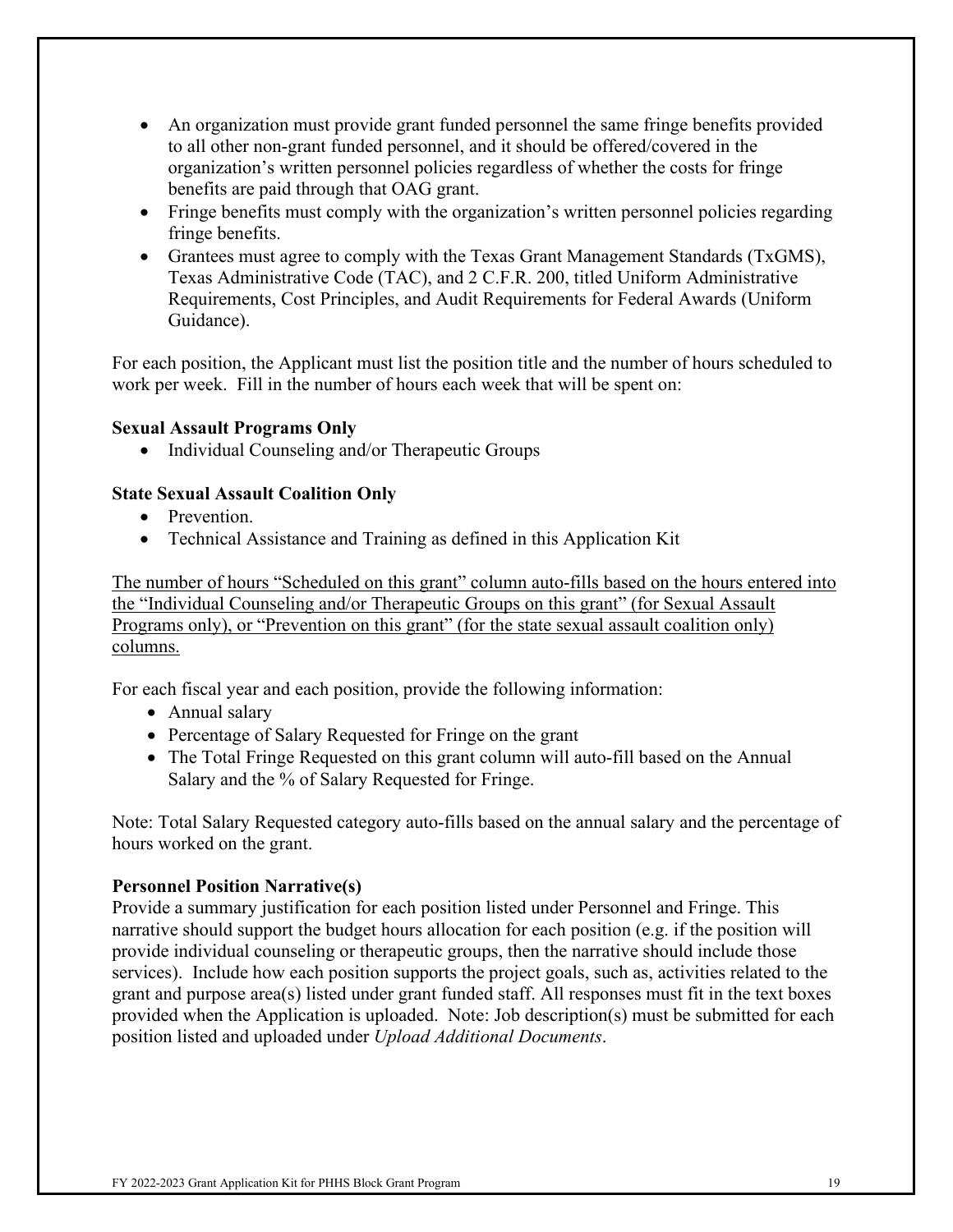#### **Exceptions to Personnel Requirements**

If a grantee is unable to fulfill the personnel requirements of this grant, the Applicant must request an exception and provide a justification. A justification must be included in this section if the Applicant is requesting an exception to the following personnel requirements:

• A minimum of 75% of an Applicant's budget must be allocated to the Personnel and Fringe Benefits budget categories.

#### **Professional & Consultant Services**

- "Professional & Consultant Services" is defined as a service for which the grantee uses an outside source for necessary support*. For Sexual Assault Programs, Professional & Consultant Services may only include licensed professionals that provide Individual Counseling and/or Therapeutic Groups.*
- This category is appropriate when contracting with an individual or organization to provide professional services (*e.g.,* Individual Counseling and/or Therapeutic Groups) for a fee but not as an employee of the grantee organization.
- Any contract or agreement entered into by a grantee that obligates grant funds must be in writing and consistent with Texas contract law.
- Grantees must maintain adequate documentation supporting budget items for a contractor's time, services, travel expenses and rates of compensation. Grantees must establish a contract administration and monitoring system to regularly and consistently ensure contract deliverables are provided as specified in the contract.
- Grant funds may not be used to pay Professional & Consultant Services for a person or vendor who participated directly in writing a grant Application.

### **Professional & Consultant Services Narrative**

Provide a summary justification for each item. This should include how it supports the goal of the grant. All responses must fit in the text boxes provided when the Application is uploaded.

#### **Travel**

- Travel expenses must be reasonable and necessary for activities funded on the grant.
- Grant funds requested in the travel category should be for grant related travel performed by grant funded staff assigned to the grant only.
- Travel must relate directly to the delivery of services that supports the program funded by the OAG grant.
- Enter the name of the training event, the positions attending the training (separated by a comma), the total cost of travel by expense type (*i.e.,* Airfare/Mileage, Hotel, etc.), and the % requested by this OAG grant in the % column.
- Cost Requested by this OAG Grant will autofill based on expenses and percentage requested.
- In-State Travel: Lodging, mileage, car rental, airfare, and parking may be reimbursed according to the Texas State Travel Guidelines, unless a grantee's travel policy provides for a lesser reimbursement. The reimbursement rate for these expenses can be found in the Texas State Travel Guidelines at:<https://fmx.cpa.state.tx.us/fm/travel/travelrates.php>
- For this grant, per diem is limited to actual expenses and is reimbursable according to the Comptroller of Public Accounts guidelines, for overnight travel unless a grantee's travel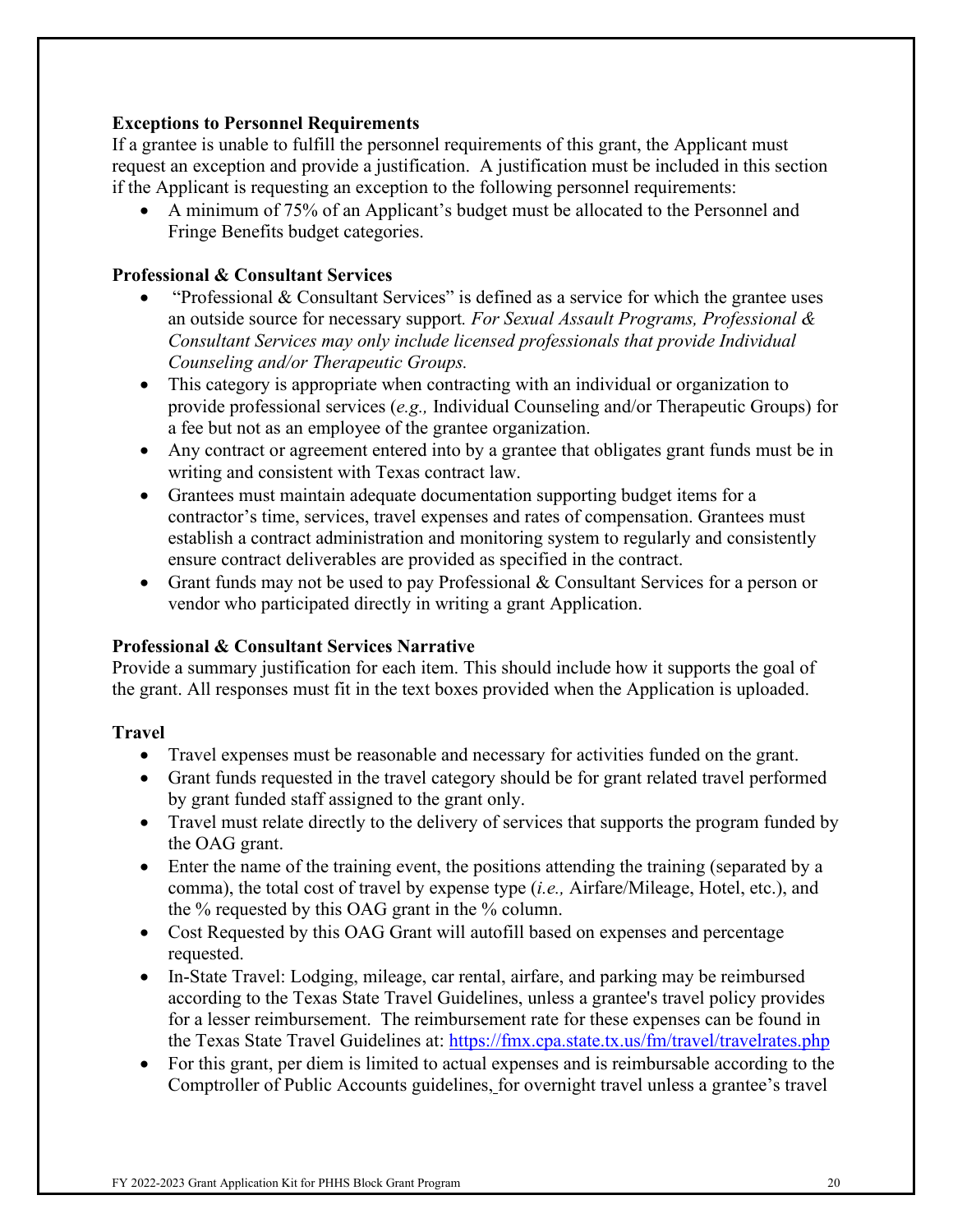policy provides for a lesser reimbursement. Per diem is unallowable for non-overnight travel for this grant.

- Hotel tax should be included under the Misc./Hotel Tax line.
- If mileage is to be paid, provide the number of miles and the cost per mile, not to exceed the Texas State Travel Guidelines, in the justification under the Travel Narrative.
- Do not include conference registration fees in the travel budget category. Conference registration fees should be listed in the "Other Direct Operating Expenses" budget category.
- The OAG Conference subsection is only to be used for OAG Conference estimates of expenses.
- All other training including OAG Regional Training should be listed under the "Additional Training" subsections.

#### **Travel Narrative**

Provide a summary justification describing activities the travel grant funded persons will perform. This should include the proposed travel location, the number of trips planned, the title of grant funded persons who will be making the trips, and how the travel supports the goal of the grant. All responses must fit in the text boxes provided when the Application is uploaded.

#### **Equipment**

- "Equipment" is defined as an article of non-expendable, tangible personal property having a useful life of more than one (1) year and a per unit acquisition cost which equals the lesser of the capitalization level established by the grantee for financial statement purposes or \$5,000.
- A grantee may use equipment purchased with OAG funds only for grant related purposes.
- Do not include maintenance or rental fees for equipment in the equipment budget category. Equipment maintenance or rental fees should be listed in the "Other Direct Operating Expenses" budget category.
- Enter the % of the total cost allocated to this grant project in the % column of the Equipment Chart.
- Do not include computers in the equipment budget category. Computers should be listed in the supplies budget category under their own line item.

### **Equipment Narrative**

Provide a summary justification for each item. This should include the title of grant funded persons who will be using each piece of equipment and how the use supports the goal of the grant. All responses must fit in the text boxes provided when the Application is uploaded.

#### **Supplies**

- "Supplies" is defined as consumable items directly related to the day-to-day operations of the grant program. Allowable items include, but are not limited to, office supplies, paper, postage, and education resource materials, as appropriate.
- The OAG will not approve funds for the purchase of program promotional items or recreational activities.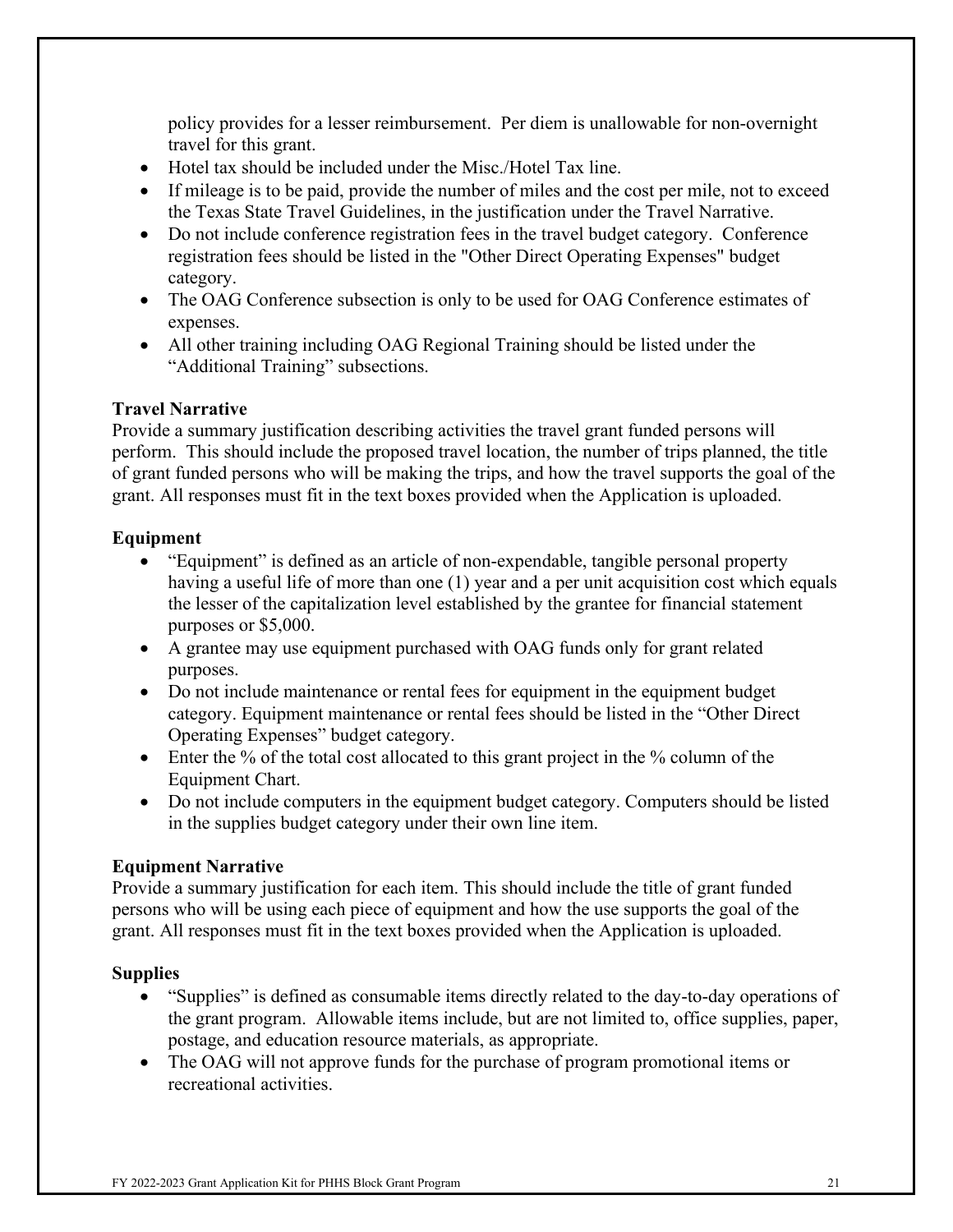- Computers, regardless of cost, should be included under supplies and should be listed under their own line item.
- Costs for supplies should be allocated for grant funded persons listed on this Application.
- Enter the % of the total cost allocated to this grant project in the % column of the Supplies Chart.
- Each Applicant is required to have access to a computer in order to perform data collection and reporting to the OAG. If the Applicant does not currently have a computer, then one may be budgeted as part of this grant or secured through other means.
- Furniture, regardless of cost, should be included under supplies.

### **Supplies Narrative**

Provide a summary justification for each item. This should include how it supports the goal of the grant. All responses must fit in the text boxes provided when the Application is uploaded.

## **Other Direct Operating Expenses (ODOE)**

- "Other Direct Operating Expenses" are defined as those costs not included in other budget categories that are directly related to the day-to-day operations of the grant program. Examples: Utilities, rent, insurance, security fees, or maintenance fees.
- Registration fees for conferences and other training sessions should be included in this category. List the name of the conference and/or training to be attended.
- Funds may not be used to purchase food and beverages.
- Enter the % of the total cost allocated to this grant project in the % column of the Other Direct Operating Expenses Chart.

## **ODOE and Cost Allocation**

Grantees often allocate program expenses across more than one funding source. Listed below are four allowable allocation methods and examples of how the allocation methods can be applied to the appropriate funding source.

- Other Direct Operating Expenses that benefit more than one grant should be allocated proportionately to the benefit or service received. The method used to allocate cost should be a reasonable and measurable means of distributing the cost to those grants, and consistently applied to the type of cost.
- It is acceptable to use different allocation methods for different types of ODOE expense, as long as the allocation method is applied consistently for those expenses.
- Four common and acceptable allocation methods for ODOE expenses are: (1) funding, (2) full-time equivalents (FTE), (3) square footage, and (4) direct use. Allowable methods related to specific costs are shown in the chart below: This chart is an example of using different allocation methods for different specific costs.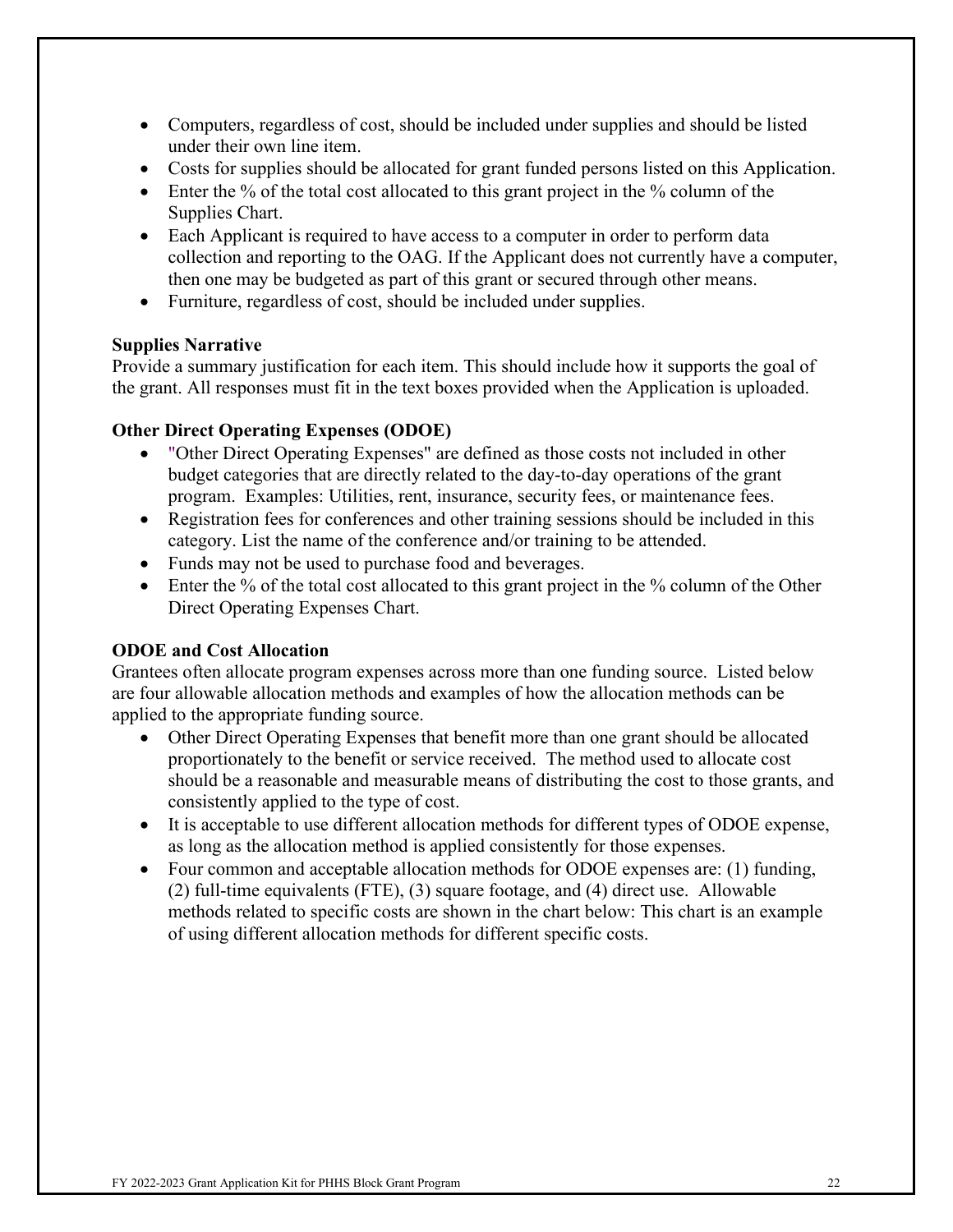|                  | <b>Square</b>  |              |             |                   |
|------------------|----------------|--------------|-------------|-------------------|
| <b>Cost Type</b> | <b>Funding</b> | <b>FTE</b>   | Footage     | <b>Direct Use</b> |
| Copiers          | X              | X            |             | X                 |
| Data Line        | X              | X            |             |                   |
| Equip            |                |              |             |                   |
| Maintenance      | X              | $\mathbf{x}$ |             |                   |
| Janitorial       | $\mathbf X$    | X            | $\mathbf X$ |                   |
| Postage          | X              | X            |             | X                 |
| Printing         | X              | X            |             | $\mathbf{x}$      |
| Rent             | $\mathbf{x}$   | X            | X           |                   |
| Telephones       | $\mathbf{x}$   | X            |             |                   |
| <b>Utilities</b> | X              | X            | X           |                   |

#### **ALLOWABLE ALLOCATION METHODS**

#### *The following are descriptions and examples of the acceptable methods:*

*(1) Funding Source Based:* The proportion of expense borne by each funding source is allocated based on the proportion of funding provided. For example:

| <b>Funding Source Based Example</b>                  |              |  |  |
|------------------------------------------------------|--------------|--|--|
| Total Operating Budget of Grantee A                  | \$475,000    |  |  |
| <b>OAG</b> Grant Funds                               | 75,000<br>S. |  |  |
| $75,000 \div 475,000 = 0.16$                         |              |  |  |
| OAG Grant portion of the expense = $16\%$            |              |  |  |
| The OAG Grant should not be charged more than the    |              |  |  |
| allowable ODOE costs. In this example, the allowable |              |  |  |
| portion is 16% of the total cost.                    |              |  |  |

*(2) Full-time equivalents (FTE) Based:* FTE is the numerical representation of full and part-time work activities. A person working full-time represents 1.00 FTE; a person working half-time represents .50 FTE.

#### *Steps to calculate the annual number of FTEs:*

- 1. Determine the total number of hours worked for all employees.
- 2. Divide that number by 2080 to calculate at the overall total number of FTEs.
- 3. To obtain the number of FTEs charged to the grant, determine the total number of hours to be directly charged to the grant and divide by 2080.
- 4. To obtain percentage of the grant FTEs, divide the FTE total for the grant by the total of the organization FTEs calculated in step 2.
- 5. This calculation will provide the percentage of ODOE cost that could be allocated to the grant.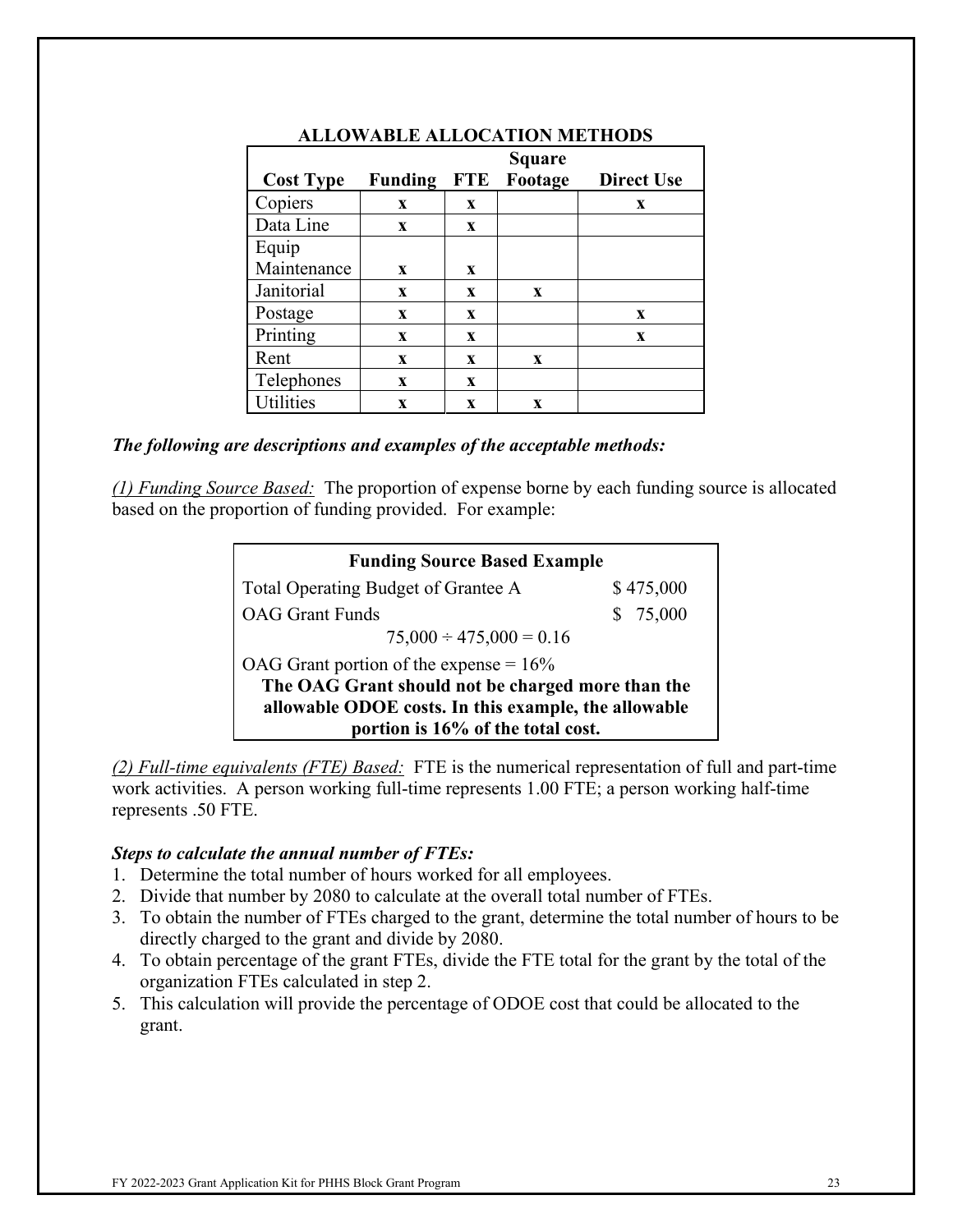|                    | <b>FTE Based Example</b>                           |  |  |  |
|--------------------|----------------------------------------------------|--|--|--|
|                    | 20,800 total hours charged for all staff (based on |  |  |  |
|                    | time sheets or payroll records)                    |  |  |  |
|                    | $20,800 / 2080 = 10$ FTEs overall                  |  |  |  |
|                    | 5,600 staff hours charged to grant A (based on     |  |  |  |
| <b>Annual FTE</b>  | time sheets or payroll records)                    |  |  |  |
| <b>Calculation</b> | $5,600 / 2080 = 2.7$ FTE's charged to that grant A |  |  |  |
|                    | 2.7 (FTE charged to grant A) / 10 (FTEs overall)   |  |  |  |
|                    | $=.27(27%)$                                        |  |  |  |
|                    | $27\%$ x ODOE expense = amount to be allocated     |  |  |  |
|                    | to grant A                                         |  |  |  |

*(3) Square Footage Based:* This is cost calculated by measuring the square footage (sq. ft.) to determine the allocation percentage for direct use and common area. Listed below is an example to determine rent.

**Direct Use** is defined as an area occupied by funded grant staff under this grant. **Common Area** is defined as an area shared by all employees of the organization.

### *Steps to Calculate Square Footage*

1. Calculate the total square footage and divide by the monthly rent to determine the cost per square foot.

| Total Sq. Footage = 1250; Rent = $$1200$ per month; $$1200 / 1250 = $.96$ per sq ft |
|-------------------------------------------------------------------------------------|
| Suite 1 (Program A) $10 \times 13.8 = 138$ sq ft                                    |
| Suite 2 (Program B) $10 \times 13.8 = 138$ sq ft                                    |
| Suite 3 (Program C) $10 \times 13.8 = 138$ sq ft                                    |
| Suite 4 (Program D) $10 \times 13.8 = 138$ sq ft                                    |
| Conf. Rm (Common Area) $22 \times 15 = 330$ sq ft                                   |
| Rest Rm 1 (Common Area) $6 \times 8 = 48$ sq ft                                     |
| Break Area (Common Area) $8 \times 8 = 64$ sq ft                                    |
| Storage Rm (Common Area) $8 \times 8 = 64$ sq ft                                    |
| Hallway (Common Area) $48 \times 4 = 192$ sq ft                                     |

2. Multiply the direct use square footage by the cost per square foot. This will provide the direct use cost.

| Direct Use Cost by Program                                       |                             |
|------------------------------------------------------------------|-----------------------------|
| Program A (Direct Use)                                           | 138 sq ft x $.96 = $132.48$ |
| Program B (Direct Use)                                           | 138 sq ft x $.96 = $132.48$ |
| Program C (Direct Use)                                           | 138 sq ft x $.96 = $132.48$ |
| Program D (Direct Use)                                           | 138 sq ft x $.96 = $132.48$ |
| Common Area (Allocable ODOE Expense) 698 sq ft x $.96 = $670.08$ |                             |

3. Add the total square feet of all the direct use areas (Program  $A+$  Program  $B+$  Program  $C+$  Program D) = Program ABCD direct use  $(138 + 138 + 138 + 138 = 552)$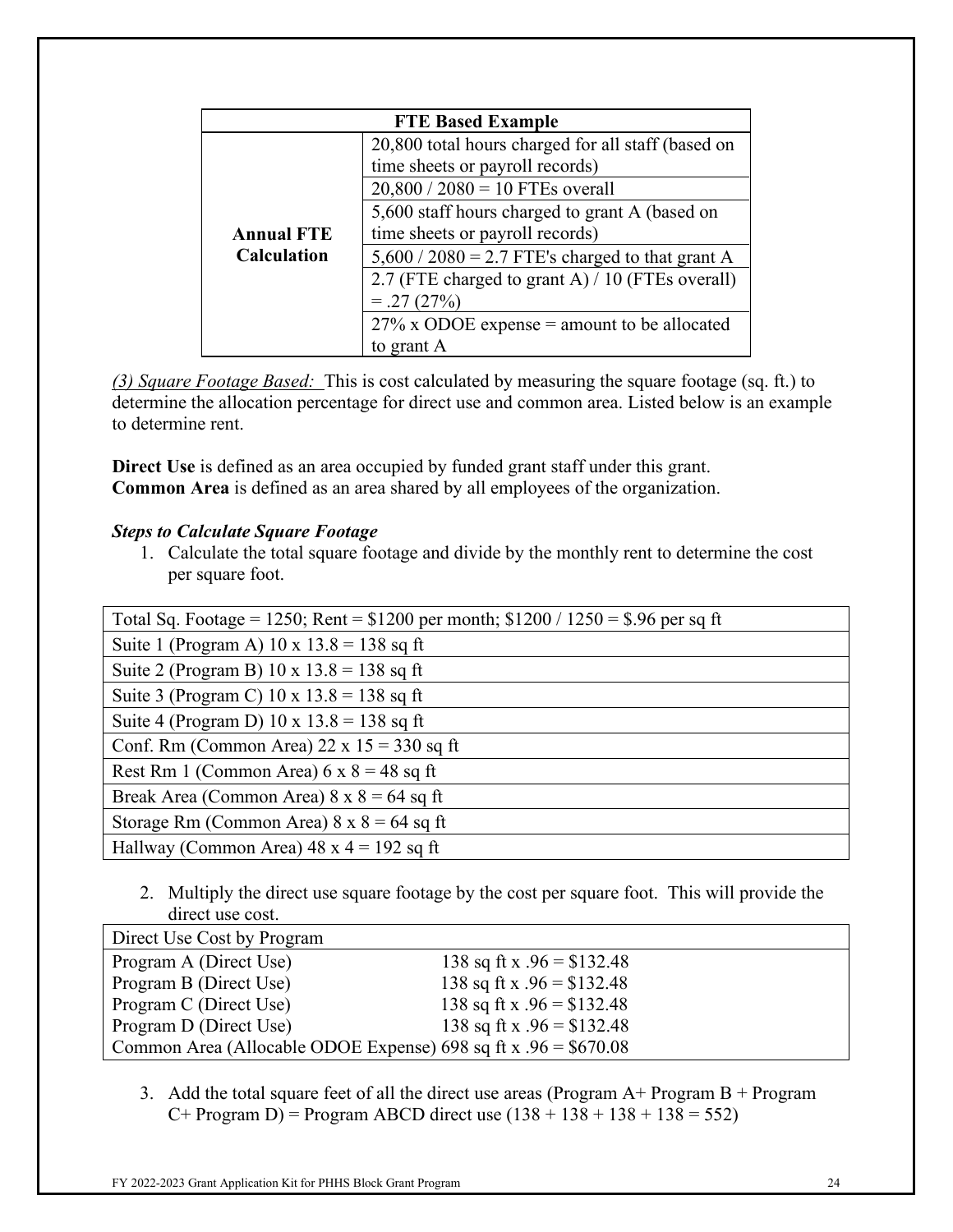- 4. Divide each direct use space by the total direct use to obtain % to distribute Common Area cost (Program A is  $138 / 552 = 25\%$ ).
- 5. Multiply this percentage by the cost of the Common Area to obtain the additional cost for each program Common Areas. (Program  $A = 25\%$  X Common Area cost of \$670.08 = \$167.52).
- 6. Program A is allocated the \$132.48 based on direct use and \$167.52 for the proportionate common area. Program A allocation for rent based on square footage is  $$132.48 +$ \$167.52 = \$300.00. *Repeat for Program B, Program C and Program D*.

*(4) Direct Use Based:* This is used when the ODOE cost can be directly charged to a grant by using meter readings, copy counts, etc.

### **Other Direct Operating Expenses Narrative**

Provide a summary justification for each item. This should include how it supports the goal of the grant. All responses must fit in the text boxes provided when the Application is uploaded.

## **Budget Total for the First Year of the Grant**

This section is auto calculated based on the Applicant's responses. The Applicant will not enter any information in this section. Applications requesting an amount below the minimum or above the maximum may not be considered. If the Application is awarded, the budget may be adjusted by the OAG to fit within the minimum and maximum amounts. *Reminder: The budget submitted with this application, if funded and as approved by the OAG, will be your budget for the first fiscal year.*

### **Second Year of the Grant Cycle**

**All applicants must complete the second-year budget request on the 2nd year tab of the budget workbook.** All instructions provided above for each budget category apply to the 2nd year budget as well.

### **Budget Total for the Second Year of the Grant**

This section is auto calculated based on the Applicant's responses. The Applicant will not enter any information in this section. Applications requesting an amount below the minimum or above the maximum may not be considered. If the Application is awarded, the budget may be adjusted by the OAG to fit within the minimum and maximum amounts. *Reminder: The budget you submit with this application, if funded and as approved by the OAG, will be your budget for the second fiscal year.*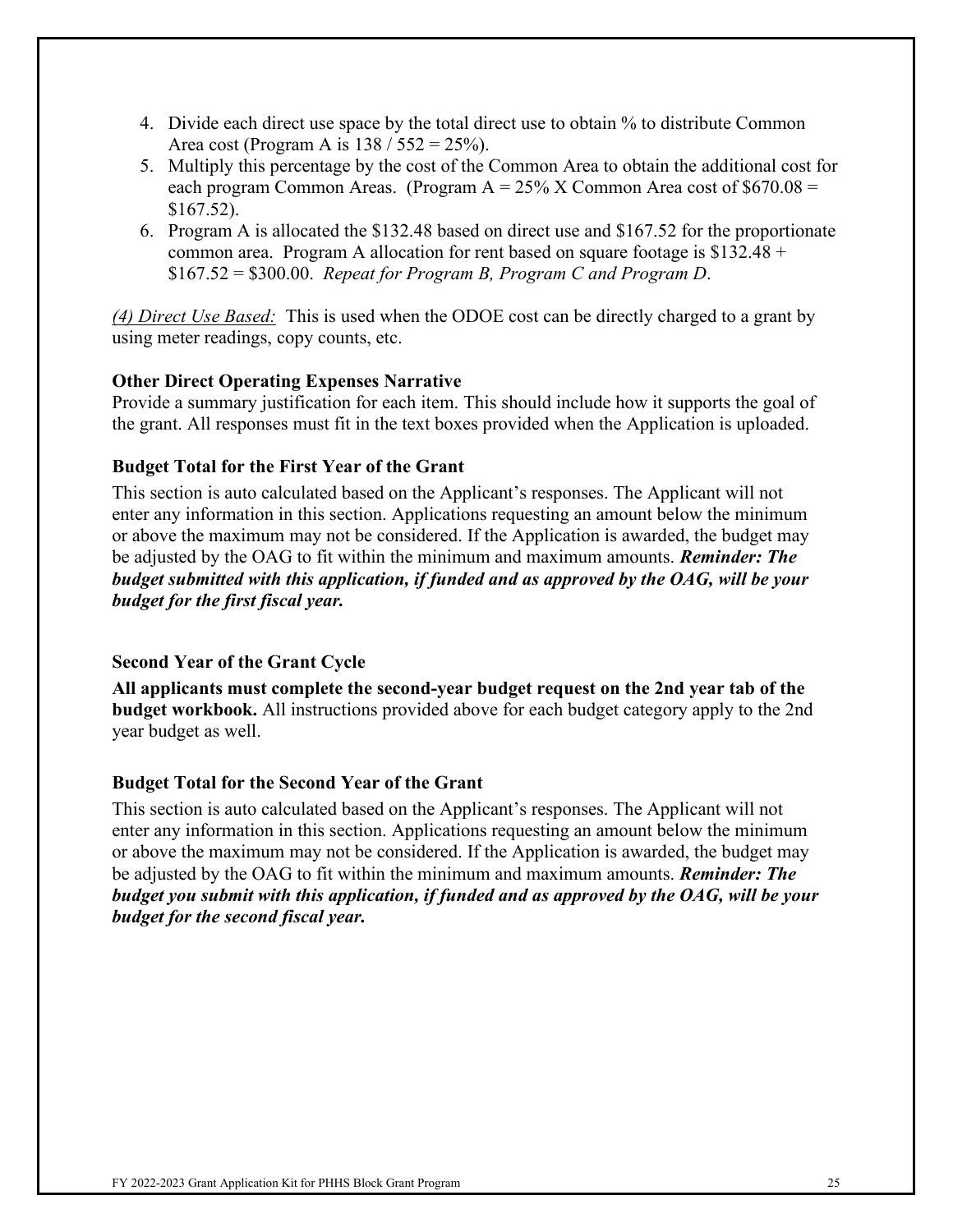## **IV. OAG CERTIFICATIONS AND ASSURANCES**

The Applicant agrees to:

(1) Comply with Texas Government Code, Chapter 573, by ensuring that no officer, employee, or member of the Applicant's governing body or of the Applicant's contractor shall vote or confirm the employment of any person related within the second degree of affinity or the third degree of consanguinity to any member of the governing body or to any other officer or employee authorized to employ or supervise such person. This prohibition shall not prohibit the employment of a person who shall have been continuously employed for a period of two (2) years, or such other period stipulated by local law, prior to the election or appointment of the officer, employee, or governing body member related to such person in the prohibited degree.

(2) Comply, as applicable, with Texas Government Code, Chapter 552, ("Texas Public Information Act") which requires the public information that is collected, assembled or maintained by the Applicant to be available to the public during normal business hours.

(3) Comply, as applicable, with Texas Government Code, Chapter 551, ("Texas Open Meetings Act") which requires all regular, special or called meeting of governmental bodies to be open to the public, except as otherwise provided by law or specifically permitted in the Texas Constitution.

(4) Comply with Section 231.006, Texas Family Code, which prohibits payments to a person who is in arrears on child support payments.

(5) If Applicant is a health and human services agency or public safety or law enforcement agency, it may not contract with or issue a license, certificate or permit to the owner, operator or administrator of a facility if the license, permit or certificate has been revoked by another health and human services agency or public safety or law enforcement agency.

(6) If Applicant is a law enforcement agency regulated by Texas Occupations Code, Chapter 1701, it must be in compliance with all rules adopted by the Texas Commission on Law Enforcement Officer pursuant to Chapter 1701, or must provide the OAG with a certification from the Texas Commission on Law Enforcement that the agency is in the process of achieving compliance with such rules.

(7) Agrees that when incorporated into a grant award or contract, these standard assurances become terms or conditions for receipt of grant funds and that the Applicant shall maintain an appropriate contract administration system to ensure that all terms, conditions, and specifications are met.

(8) Comply with the Texas Family Code, Section 261.101 which requires reporting of all suspected cases of child abuse to local law enforcement authorities and to the Texas Department of Family and Protective Services. Applicant shall also ensure that all program personnel are properly trained and aware of this requirement.

(9) Comply with all federal statutes relating to nondiscrimination. These include, but are not limited to, the following: (a) Title VI of the Civil Rights Act of 1964 (P.L. 88-352) which prohibits discrimination on the basis of race, color or national origin; (b) Title IX of the Education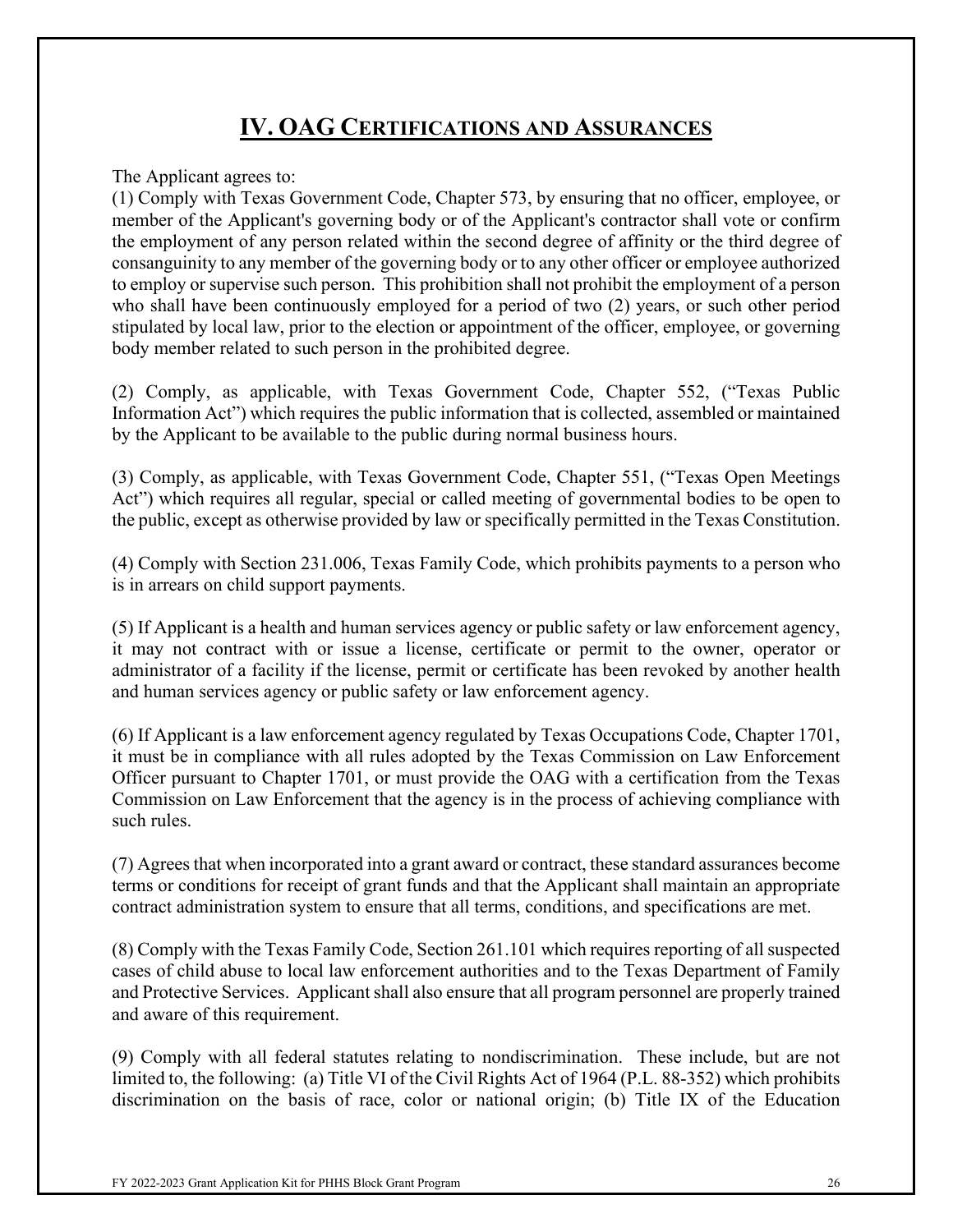Amendments of 1972, as amended (20 U.S.C. 1681-1683, and 1685-1686), which prohibits discrimination on the basis of sex; (c) Section 504 of the Rehabilitation Act of 1973, as amended (29 U.S.C. 794), which prohibits discrimination on the basis of handicaps, and the Americans With Disabilities Act of 1990; (d) the Age Discrimination Act of 1974, as amended (42 U.S.C. 6101- 6107), which prohibits discrimination on the basis of age; (e) the Drug Abuse Office and Treatment Act of 1972 (P.L. 92-255), as amended, relating to nondiscrimination on the basis of drug abuse; (f) the Comprehensive Alcohol Abuse and Alcoholism Prevention, Treatment and Rehabilitation Act of 1970 (P.L. 91-616), as amended, relating to the nondiscrimination on the basis of alcohol abuse or alcoholism; (g) 523 and 527 of the Public Health Service Act of 1912 (42 U.S.C. 290 dd-3 and 290 ee-3), as amended, relating to confidentiality of alcohol and drug abuse patient records; (h) Title VIII of the Civil Rights Act of 1968 (42 U.S.C. 3601 et seq.), as amended, relating to nondiscrimination in the sale, rental or financing of housing; (i) any other nondiscrimination provisions in the specific statute(s) under which Application for Federal assistance is being made; and (j) the requirements of any other nondiscrimination statute(s) which may apply to the Application.

(10) Comply, as applicable, with the provisions of the Davis-Bacon Act (40 U.S.C. 276a to 276a-7), the Copeland Act (40 U.S.C. 276c and 18 U.S.C. 874), and the Contract Work Hours and Safety Standards Act (40 U.S.C. 327-333), regarding labor standards for federally assisted construction sub-agreements.

(11) Comply, as applicable, with the requirements of the provisions of the Uniform Relocation Assistance and Real Property Acquisitions Act of 1970 (P. L. 91-646) which provide for fair and equitable treatment of persons displaced or whose property is acquired as a result of Federal or federally assisted programs. These requirements apply to all interests in real property acquired for project purposes regardless of Federal participation in purchases.

(12) Comply with the provisions of the Hatch Political Activity Act (5 U.S.C. 7321-29) which limit the political activity of employees whose principal employment activities are funded in whole or in part with Federal funds.

(13) Comply with the minimum wage and maximum hours provisions of the Federal Fair Labor Standards Act and the Intergovernmental Personnel Act of 1970, as applicable.

(14) Insure, as applicable, that the facilities under its ownership, lease or supervision which shall be utilized in the accomplishment of the project are not listed on the Environmental Protections Agency's (EPA) list of Violating Facilities and that it will notify the Federal grantor agency of the receipt of any communication from the Director of the EPA Office of Federal Activities indicating that a facility to be used in the project is under consideration for listing by the EPA, (EO 11738).

(15) Comply, as applicable, with the flood insurance purchase requirements of 102(a) of the Flood Disaster Protection Act of 1973, Public Law 93-234. Section 102 (a) requires the purchase of flood insurance in communities where such insurance is available as a condition for the receipt of any Federal financial assistance for construction or acquisition proposed for use in any area that has been identified by the Secretary of the Department of Housing and Urban Development as an area having special flood hazards.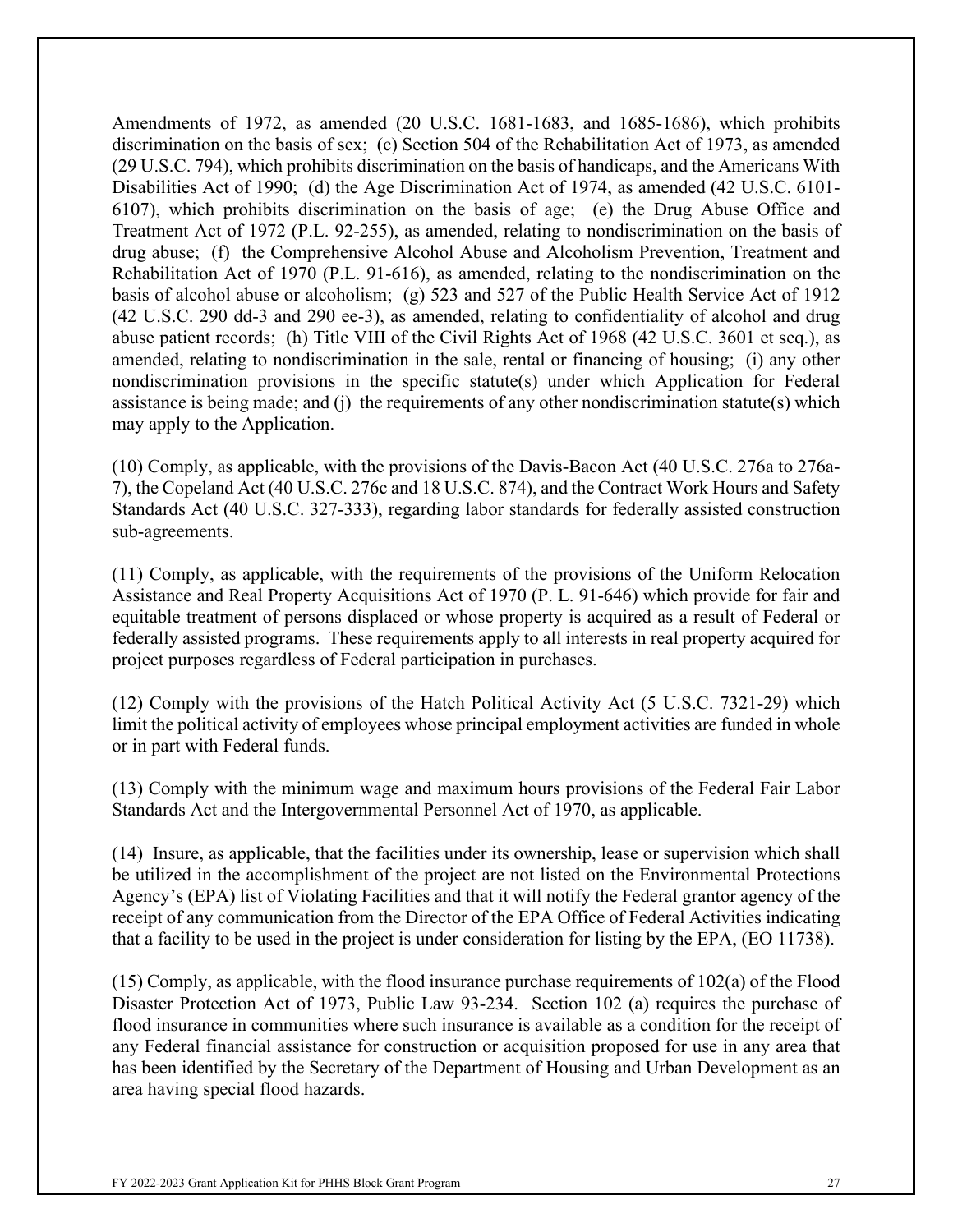(16) Comply, as applicable, with environmental standards which may be prescribed pursuant to the following: (a) institution of environmental quality control measures under the National Environmental Policy Act of 1969 (P.L. 91-190) and Executive Order (EO) 11514; (b) notification of violating facilities pursuant to EO 11738; (c) protection of wetlands pursuant to EO 11990; (d) evaluation of flood hazards in floodplains in accordance with EO 11988; (e) assurance of project consistency with the approved State management program developed under the Coastal Zone Management Act of 1972 (16 U.S.C. 1451 et seq.); (f) conformity of federal actions to State (Clean Air) Implementation Plans under Section 176(c) of the Clean Air Act of 1955, as amended (42 U.S.C. 7401 et seq.); (g) protection of underground sources of drinking water under the Safe Drinking Water Act of 1974, as amended (P.L. 93-523); and (h) protection of endangered species under the Endangered Species Act of 1973, as amended, (P.L. 93-205).

(17) Comply, as applicable, with the Wild and Scenic Rivers Act of 1968 (16 U.S.C. 1271 et seq.) related to protecting components or potential components of the national wild and scenic rivers system.

(18) Comply, as applicable, in assisting the awarding agency in assuring compliance with Section 106 of the National Historic Preservation Act of 1966, as amended (16 U.S.C. 470), EO 11593 (identification and protection of historic properties), and the Archaeological and Historic Preservation Act of 1974 (16 U.S.C. 469a-1 et seq.).

(19) Comply, as applicable, with the Laboratory Animal Welfare Act of 1966 (P.L. 89-544, as amended, 7 U.S.C. 2131 et seq.) pertaining to the care, handling, and treatment of warm blooded animals held for research, teaching, or other activities supported by this award of assistance.

(20) Comply, as applicable, with the Lead-Based Paint Poisoning Prevention Act (42 U.S.C. 4801 et seq.) which prohibits the use of lead-based paint in construction or rehabilitation of residential structures.

(21) Comply, as applicable, with Public Law 103-277, also known as the Pro-Children Act of 1994 (Act), which prohibits smoking within any portion of any indoor facility used for the provision of services for children as defined by the Act.

(22) Comply, as applicable, with all federal tax laws and are solely responsible for filing all required state and federal tax forms.

(23) Comply, as applicable, with all applicable requirements of all other federal and state laws, executive orders, regulations and policies governing this program.

(24) Certifies, as a signatory party to the grant contract, that it is not debarred or suspended or otherwise excluded from or ineligible for participation in federal assistance programs.

(25) Comply, by adopting and implementing the applicable provisions of the model HIV/AIDS work place guidelines of the Texas Department of State Health Services, as required by the Texas Health and Safety Code, Ann., Sec. 85.001, et seq.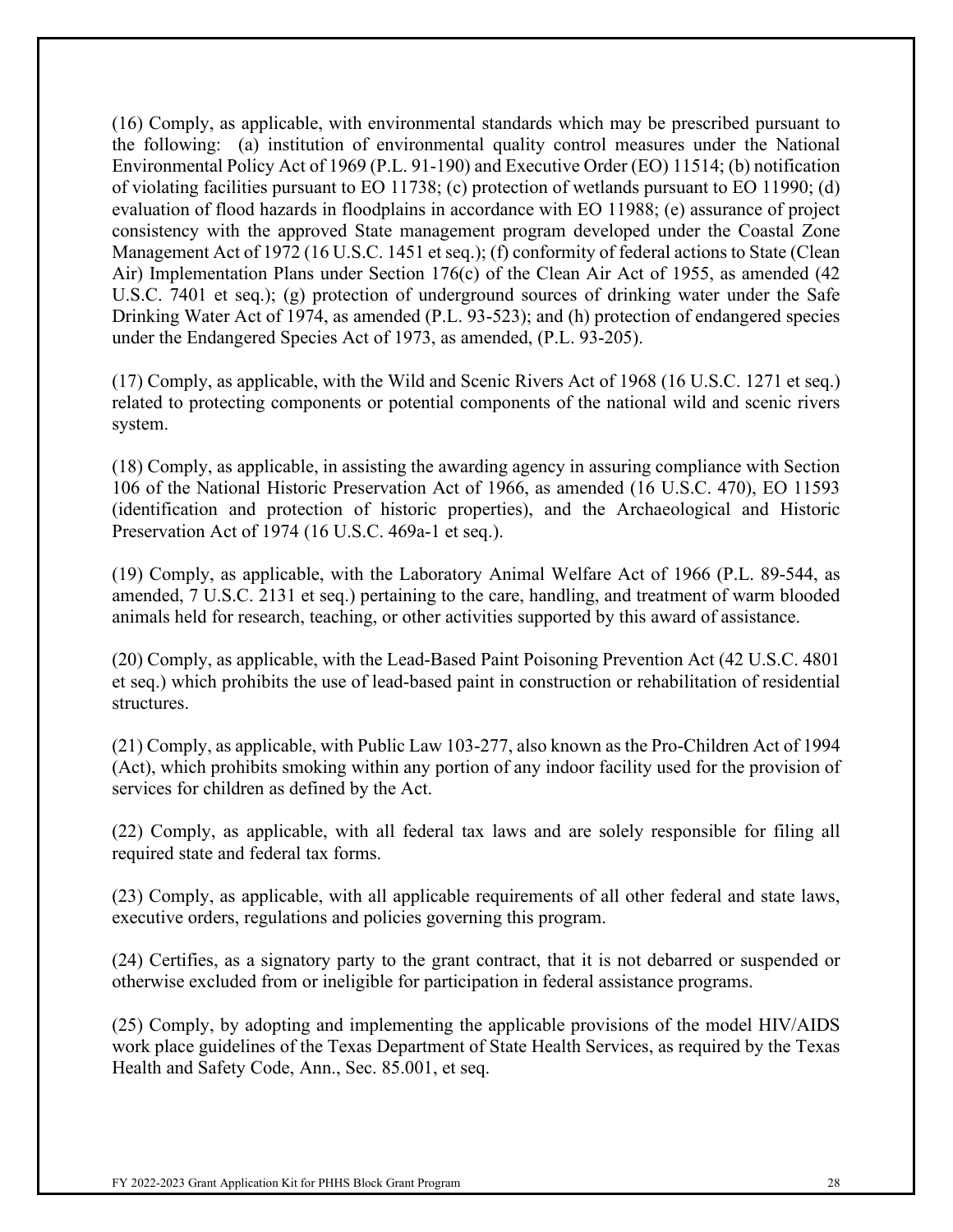#### **B. Other Certifications and Assurances**

#### **EQUAL EMPLOYMENT OPPORTUNITY PROGRAM CERTIFICATION**

The Applicant certifies that if it is required to file an Equal Employment Opportunity Plan (EEOP), the Applicant will do so in compliance with the applicable federal requirements.

#### **DISCLOSURE AND CERTIFICATION REGARDING LOBBYING**

The Applicant certifies:

1. No federal/state appropriated funds have been paid or will be paid to any person for influencing or attempting to influence an officer or employee of any agency, a member of Congress or the Texas Legislature, or an employee of a member of Congress or the Texas Legislature in connection with the awarding of any federal/state contract, the making of any federal/state grant, the making of any federal/state loan, the entering into of any cooperative agreement, and the extension, continuation, renewal, amendment, or modification of any federal/state contract, grant, loan, or cooperative agreement; and

2. If any non-federal/state funds have been paid or will be paid to any person for influencing or attempting to influence an officer or employee of any agency, a member of Congress or the Texas Legislature, an officer or employee of Congress or the Texas Legislature, or an employee of a member of Congress or the Texas Legislature in connection with this federal/state contract, grant, loan, or cooperative agreement, the undersigned shall contact the Grants Administration Division of the OAG for the "Disclosure Form to Report Lobbying."

#### **NON-PROCUREMENT DEBARMENT CERTIFICATION**

The Applicant certifies that it and its principals:

(a) Are not presently debarred, suspended, proposed for debarment, declared ineligible, sentenced to a denial of Federal benefits by a State or Federal court, or voluntarily excluded from covered transactions by any Federal department or agency;

(b) Have not within a three-year period preceding this Application been convicted of or had a civil judgment rendered against them for commission of fraud or a criminal offense in connection with obtaining, attempting to obtain, or performing a public (Federal, State, or local) transaction or contract under a public transaction; violation of Federal or State antitrust statutes or commission of embezzlement, theft, forgery, bribery, falsification or destruction of records, making false statements, or receiving stolen property;

(c) Are not presently indicted for or otherwise criminally or civilly charged by a governmental entity (Federal, State, or local) with commission of any of the offenses enumerated in paragraph (b) of this certification; and

(d) Have not within a three-year period preceding this Application had one or more public transactions (Federal, State, or local) terminated for cause or default.

If Applicant is unable to certify to any of the statements in this Non-procurement Debarment certification, the Applicant shall attach an explanation. Funding is contingent upon OAG review of this explanation.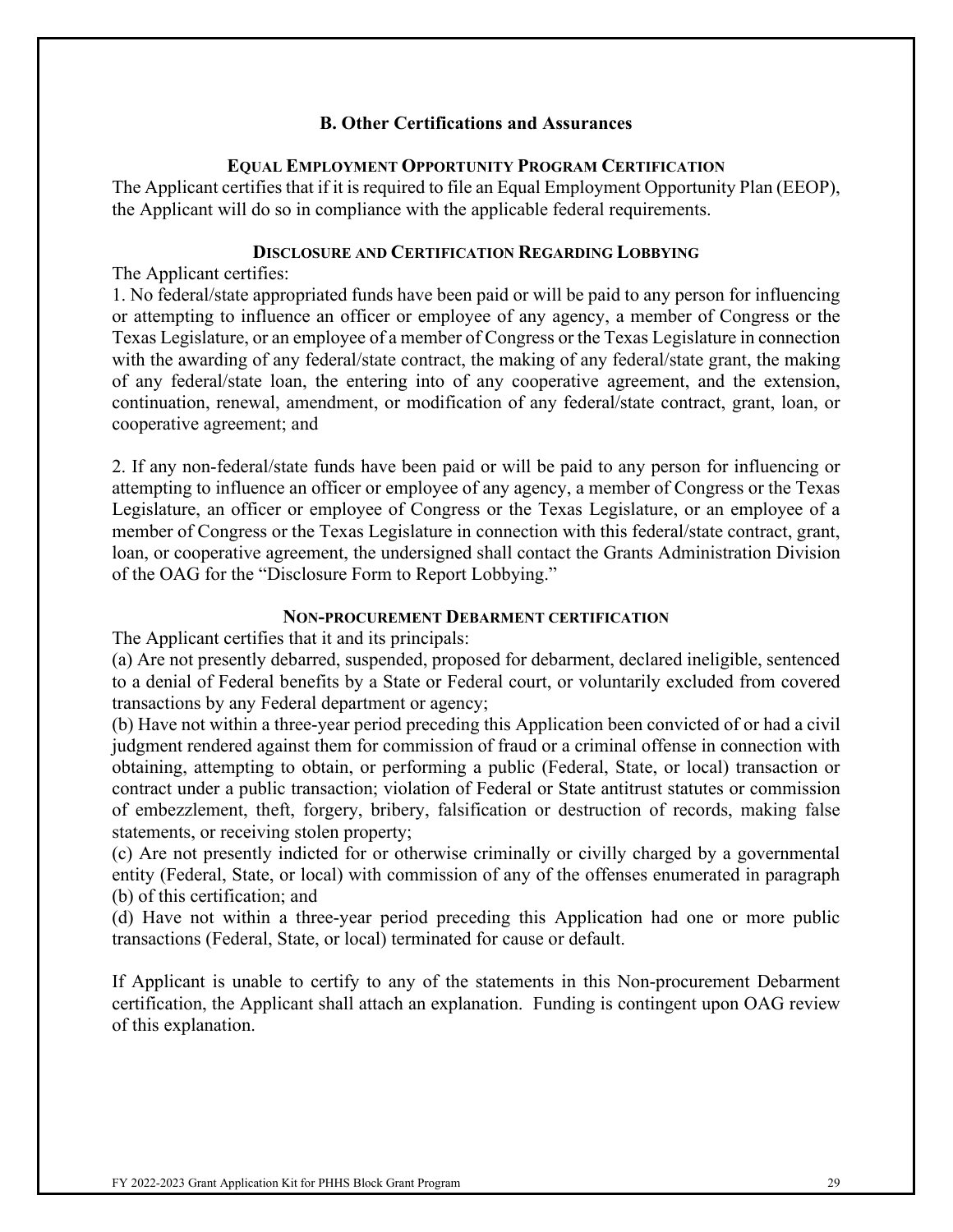#### **DRUG-FREE WORKPLACE CERTIFICATION**

The Applicant certifies that it will provide a drug-free workplace by:

A. Publishing a statement notifying employees/assignees that the unlawful manufacture, distribution, dispensing, possession, or use of a controlled substance is prohibited in the Applicant's workplace and specifying the actions that will be taken against employees for violation of such prohibition.

B. Establishing a drug-free awareness program to inform employees/assignees about:

1. The dangers of drug abuse in the workplace;

2. The Applicant's policy of maintaining a drug-free workplace;

3. Any available drug counseling, rehabilitation, and employee assistance programs; and

4. The penalties that may be imposed upon employees/assignees for drug abuse violations.

C. Making it a requirement that each employee/assignee to be engaged in the performance of the grant be given a copy of the statement required by paragraph (A).

D. Notifying the employee/assignee in the statement required by paragraph (A) that, as a condition employment/assignment under the grant, the employees/assignee will:

1. Abide by the terms of the statement, and

2. Notify the Applicant and OAG, of any criminal drug statute conviction for a violation occurring in the workplace not later than five days after such conviction.

E. Notifying the agency within ten days after receiving notice under subparagraph (D) (2) from an employee/assignee or otherwise receiving actual notice of such conviction.

F. Taking one of the following actions with respect to any employee/assignee so convicted:

1. Taking appropriate personnel action with respect to any employee/assignee so convicted;

2. Requiring such employee/assignee to participate satisfactorily in drug abuse assistance or rehabilitation program approved for such purposes by a federal, state, or local health, law enforcement, or other appropriate agency.

G. Making a good faith effort to continue to maintain a drug-free workplace through the implementation of paragraphs  $(A)$ ,  $(B)$ ,  $(C)$ ,  $(D)$ ,  $(E)$ , and  $(F)$ .

#### **ANNUAL SINGLE AUDIT CERTIFICATION**

The Applicant certifies to the best of its knowledge and belief that one of the following applicable requirements will be met:

1. The Applicant currently expends \$750,000 or more, in combined federal funds during the fiscal year; and, therefore, is required to submit an annual single audit by an independent auditor made in accordance with the Single Audit Act Amendments of 1996 and Uniform Administrative Requirements, Cost Principles, and Audit Requirements for Federal Awards 2 CFR 200.

2. The Applicant currently expends \$750,000 or more in combined state funds during the fiscal year; and, therefore, is required to submit an annual Single Audit by an independent auditor made in accordance with the Texas Grant Management Standards (TxGMS).

3. The Applicant currently expends less than \$750,000 in either federal or state funds during the fiscal year; and therefore is exempt from the Single Audit Act and cannot charge audit costs to an OAG grant. Applicant agrees that the OAG may require a limited scope audit as defined in Uniform Administrative Requirements, Cost Principles, and Audit Requirements for Federal Awards 2 CFR 200.

If this Application is for funds in excess of \$25,000, the Applicant certifies the following: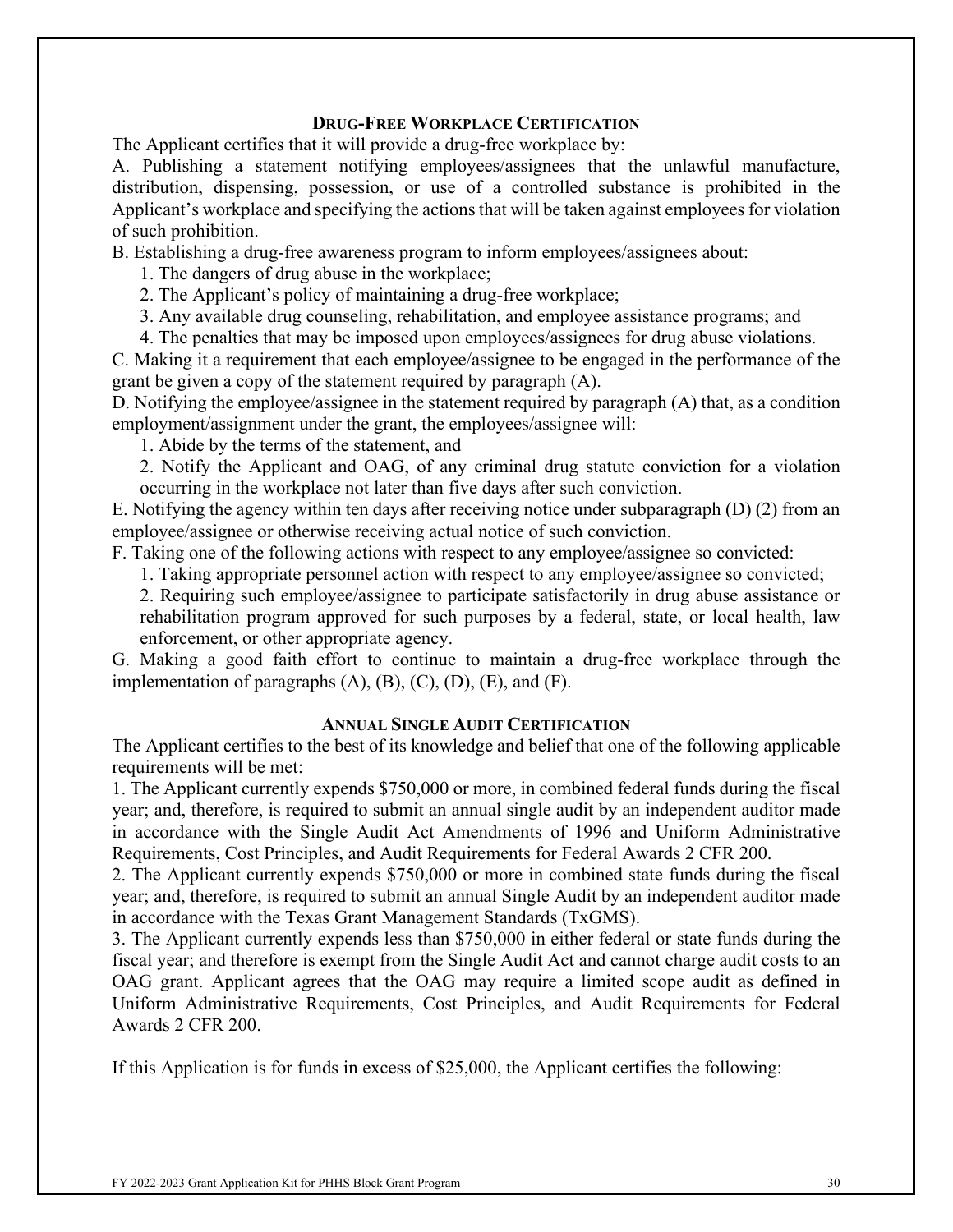By submission of this proposal, that neither the Applicant nor its principals are presently debarred, suspended, proposed for debarment, declared ineligible, or voluntarily excluded from participation in this transaction by any federal department or state agency.

If the Applicant is unable to certify the above statements, the Applicant has attached an explanation to this Application.

**COMPLIANCE WITH ANNUAL INDEPENDENT FINANCIAL AUDIT FILING REQUIREMENT** Applicants that are required to undergo a single audit or Annual Independent Financial Audit by statute, regulation, or organizational policy must complete and submit the Single Audit or Annual Financial Audit of the complete program and/or organization and management letter of the audit findings within nine months of the end of the fiscal year of the agency. The audit will meet Uniform Administrative Requirements, Cost Principles, and Audit Requirements for Federal Awards 2 CFR 200 and Texas Grant Management Standards (TxGMS) requirements. Additionally, the Annual Independent Financial Audit will meet Generally Accepted Government Auditing Standards in the event a Single Audit is not required. Applicants whose expenditures require the completion of a Single Audit, must submit a Single Audit to the OAG, an Annual Independent Financial Audit will not satisfy the audit requirement. Applicants who do not meet the expenditure threshold of the Single Audit and are not required by statute, regulation, or organizational policy to complete an Annual Audit, are not required to submit an Annual Audit to the OAG.

Funded Applicants who are required to submit an audit, must submit an audit for previous fiscal year for each year of the grant cycle. Example: For FY 2022, the 2021 audit must be submitted.

#### **COMPLIANCE WITH TXGMS AND THE APPLICABLE 2 CFR 200**

The Applicant assures that it will follow the guidelines in the Texas Grant Management Standards (TxGMS). Both governmental entities as well as non-profit entities are required to follow TxGMS guidelines.

The Applicant assures compliance with all federal/state statutes, regulations, policies, guidelines and requirements, including, but not limited to, TxGMS, as well as 2 CFR 200 titled Uniform Administrative Requirements, Cost Principles, and Audit Requirements for Federal Awards (Uniform Guidance).

#### **RETURN OF GRANT FUNDS IN THE EVENT OF LOSS OR MISUSE**

The Applicant agrees that in the event of loss or misuse of the OAG funds, the Applicant assures that the funds will be returned to the OAG in full.

#### **CONFLICT OF INTEREST**

The Applicant assures that there is no conflict of interest that would preclude it from filing the Application or providing the services under this grant. By submitting this Application, Applicant affirms that it has neither given, nor intends to give, at any time hereafter, any economic opportunity, future employment, gift, loan, gratuity, special discount, trip, favor, or service to a public servant or any employee or representative of same, at any time during the procurement process or in connection with this grant Application, except as allowed under relevant state and federal law. The Applicant further agrees that it will establish safeguards to prohibit its employees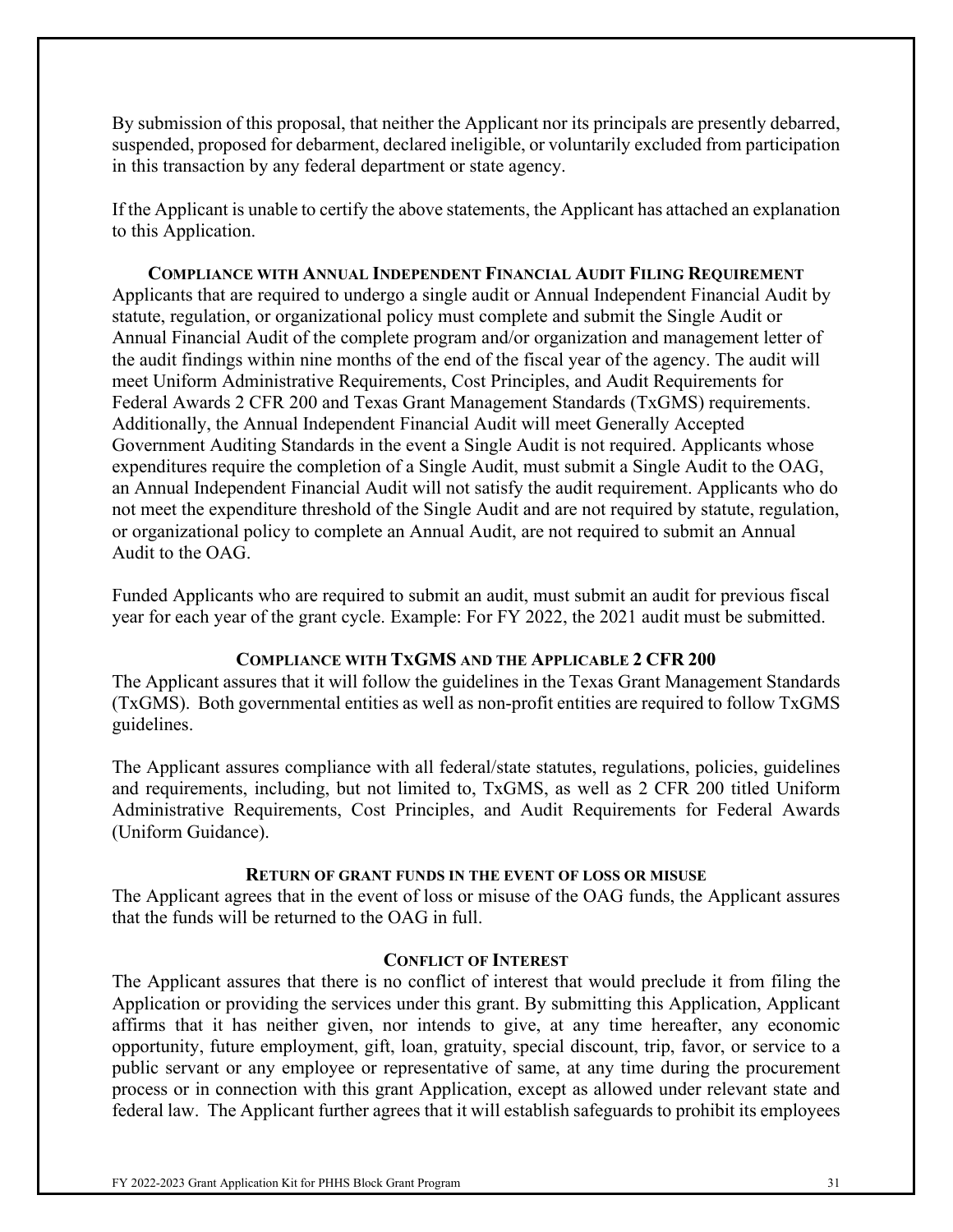from using their positions for a purpose that constitutes or presents the appearance of personal or organizational conflict of interest or personal gain. The Applicant shall operate with complete independence and objectivity without actual, potential, or apparent conflict of interest with respect to the activities conducted under this grant.

Without diminishing the provisions of the prior paragraph, the Applicant assures that as a grantee, grantee personnel, members of a grantee board or governing body, or other persons affiliated with the grant project shall not participate in any proceeding or action where grant funds personally benefit, directly or indirectly, the individuals or their relatives. For the purposes of this provision, "relatives" means persons related to the individual within the third degree by consanguinity or within the second degree by affinity, as determined by Chapter 573 of the Government Code. Grant personnel and officials must avoid any action that results in or creates the appearance of using their official positions for private gain; giving preferential treatment to any person; losing independent judgment or impartiality; making an official decision outside of official channels; or adversely affecting the confidence of the public in the integrity of the program or the OAG.

#### **AUTHORITY TO FILE APPLICATION**

The Applicant has the authority or will receive the appropriate authority by the Applicant's governing body to file the Application, including the authority to agree to the assurances and certifications contained herein.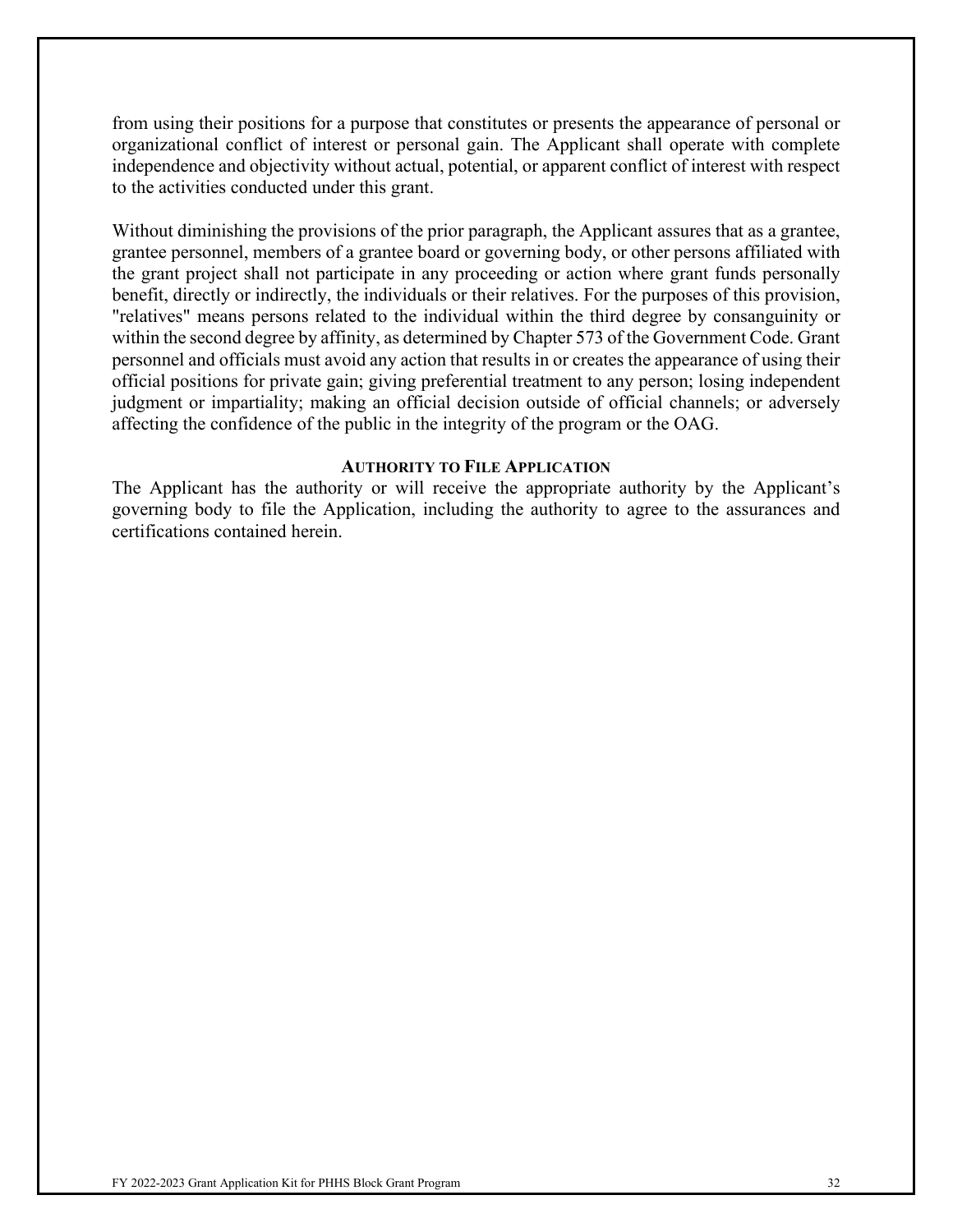## **V. REQUIRED DOCUMENTS FOR SUBMISSION OF APPLICATION**

#### **APPLICATION**

• The Application must be submitted via GOALS

#### **"STATEMENTS SUPPORTING SUBMISSION OF THE APPLICATION TO THE OFFICE OF THE ATTORNEY GENERAL"**

- It must be signed by the Authorized Official or designated Authorized Official submitted at the time the Application is submitted to the OAG.
- Applications that are received by the OAG without this document will not be considered or funded by the OAG.

#### **"RESOLUTION OF GOVERNING BODY"**

• It must be signed and uploaded at the time the Application is submitted to the OAG, unless the timing of the Application due date and requirements of the Texas Open Meetings Act or other requirements prevent the governing body from reviewing and approving the Resolution, and then it may be submitted to the OAG at a later date. (Please note that the Authorized Official must be designated by signature of the governing body. If the Authorized Official is also a member of the governing body, the Authorized Official must be designated by another member's signature. **The Authorized Official cannot sign the Resolution designating him/herself as the Authorized Official.**

**JOB DESCRIPTIONS** are required for each position requested in the proposed budget.

- Job descriptions must be uploaded with the Application under "Upload Additional Documents". Missing job descriptions may impact the Applicant's funding.
- Job description titles **must** match the titles of the positions on the proposed budget.

**THE APPLICANT SHOULD UPLOAD "STATEMENTS SUPPORTING SUBMISSION OF THE APPLICATION TO THE OFFICE OF THE ATTORNEY GENERAL," "RESOLUTION OF GOVERNING BODY," AND JOB DESCRIPTION(S), IN EACH OF THE CORRESPONDING "TASKS" LOCATED ON THE MAIN PAGE OF YOUR APPLICATION.**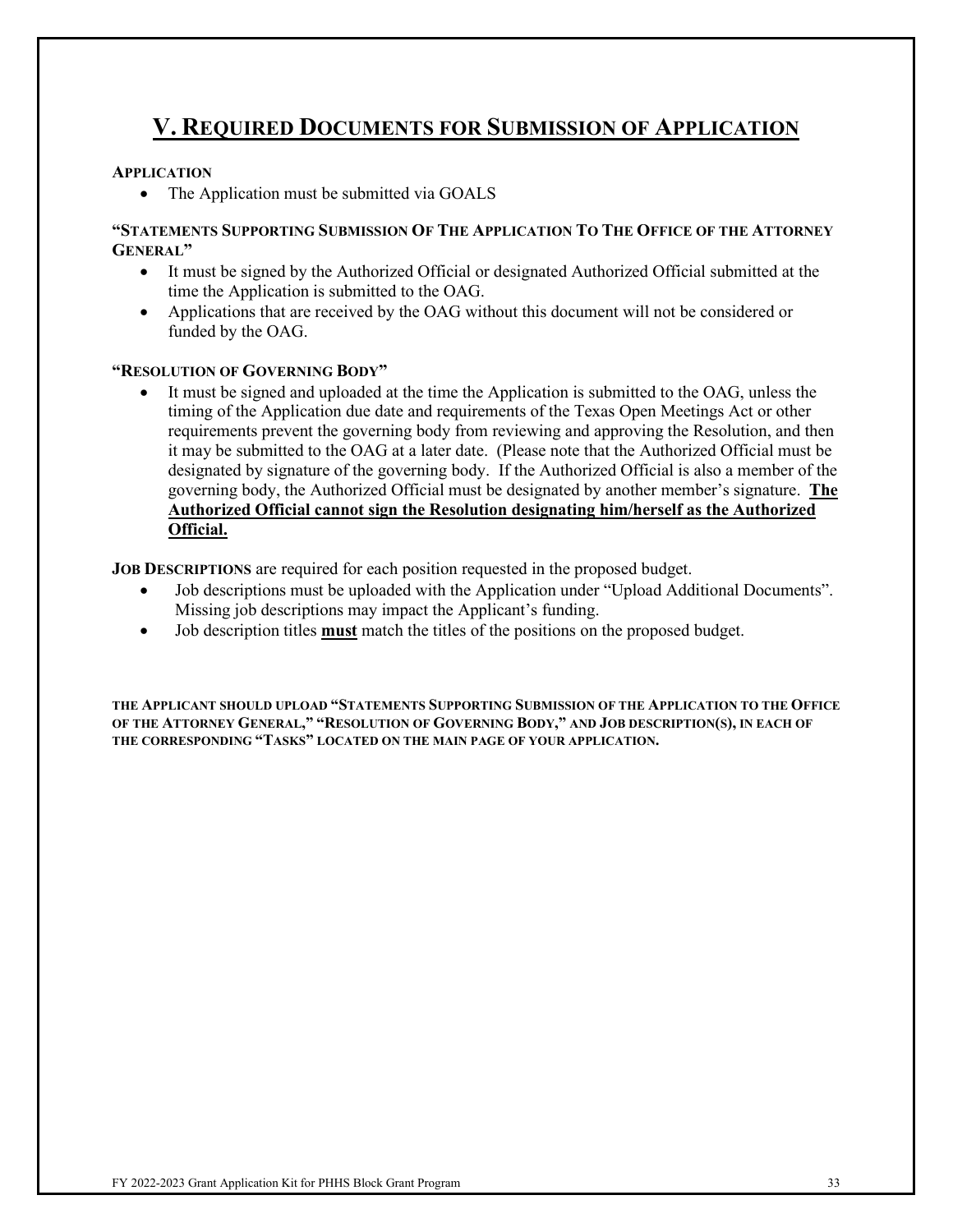## **STATEMENTS SUPPORTING SUBMISSION OF THE APPLICATION TO THE OFFICE OF THE ATTORNEY GENERAL**

#### **REQUIRED TO BE SUBMITTED WITH THE APPLICATION BY WEDNESDAY SEPTEMBER 15, 2021 OR THE APPLICATION WILL NOT BE CONSIDERED.**

**INSTRUCTIONS:** Select the grant program in Section 1 below and submit this signed document with the Application.

**LEGAL NAME OF APPLICANT:** 

#### **REFERENCE ID NUMBER:**

**1. THIS APPLICATION IS FOR** (initial):

Sexual Assault Prevention and Crisis Services (SAPCS) – PHHS Block Grant

**2. TRUE AND CORRECT INFORMATION.** The undersigned certifies that the information contained in this Application is true and correct to the best of his or her knowledge.

**3. OAG CERTIFICATIONS AND ASSURANCES.** The undersigned has read and understands the Certifications and Assurances contained in the Application Kit.

**4. DEADLINES AND SUBMISSION OF APPLICATION.** The undersigned understands that the deadline for submission is September 15, 2021, and that to meet the deadline, the Applicant must finalize and upload all applicable documents as required in the Application Kit. The undersigned further acknowledges that:

- It is the Applicant's responsibility to submit the Application to the OAG in the specified manner and by the specified date and time.
- Applications submitted in other formats will not be accepted.
- The OAG accepts no responsibility for delays in electronic submission delivery.

\_\_\_\_\_\_\_\_\_\_\_\_\_\_\_\_\_\_\_\_\_\_\_\_\_\_\_\_\_\_\_\_\_\_ \_\_\_\_\_\_\_\_\_\_\_\_\_\_\_\_\_\_\_\_\_\_\_\_\_\_\_\_\_\_\_\_\_\_

• Late Applications will not be considered under any circumstance.

**5. RESOLUTION OF GOVERNING BODY.** The undersigned states it is either submitting the Resolution of Applicant's governing body with this Application or will submit one at a later date as established by the OAG. If the timing of the Application due date and requirements of the Texas Open Meetings Act or other requirements prevent the governing body from reviewing and approving the Resolution, then it may be submitted to the OAG at a later date.

**7. JOB DESCRIPTIONS FOR EACH REQUESTED POSITION**. The undersigned understands that the most recent job description for each position requested in the proposed budget must be submitted with the Application. Missing job descriptions may impact the Applicant's score.

 $\overline{\phantom{a}}$  , and the set of the set of the set of the set of the set of the set of the set of the set of the set of the set of the set of the set of the set of the set of the set of the set of the set of the set of the s

 $\_$  . The set of the set of the set of the set of the set of the set of the set of the set of the set of the set of the set of the set of the set of the set of the set of the set of the set of the set of the set of the se

Authorized Official Signature Authorized Official Printed Name

**Title** 

Date